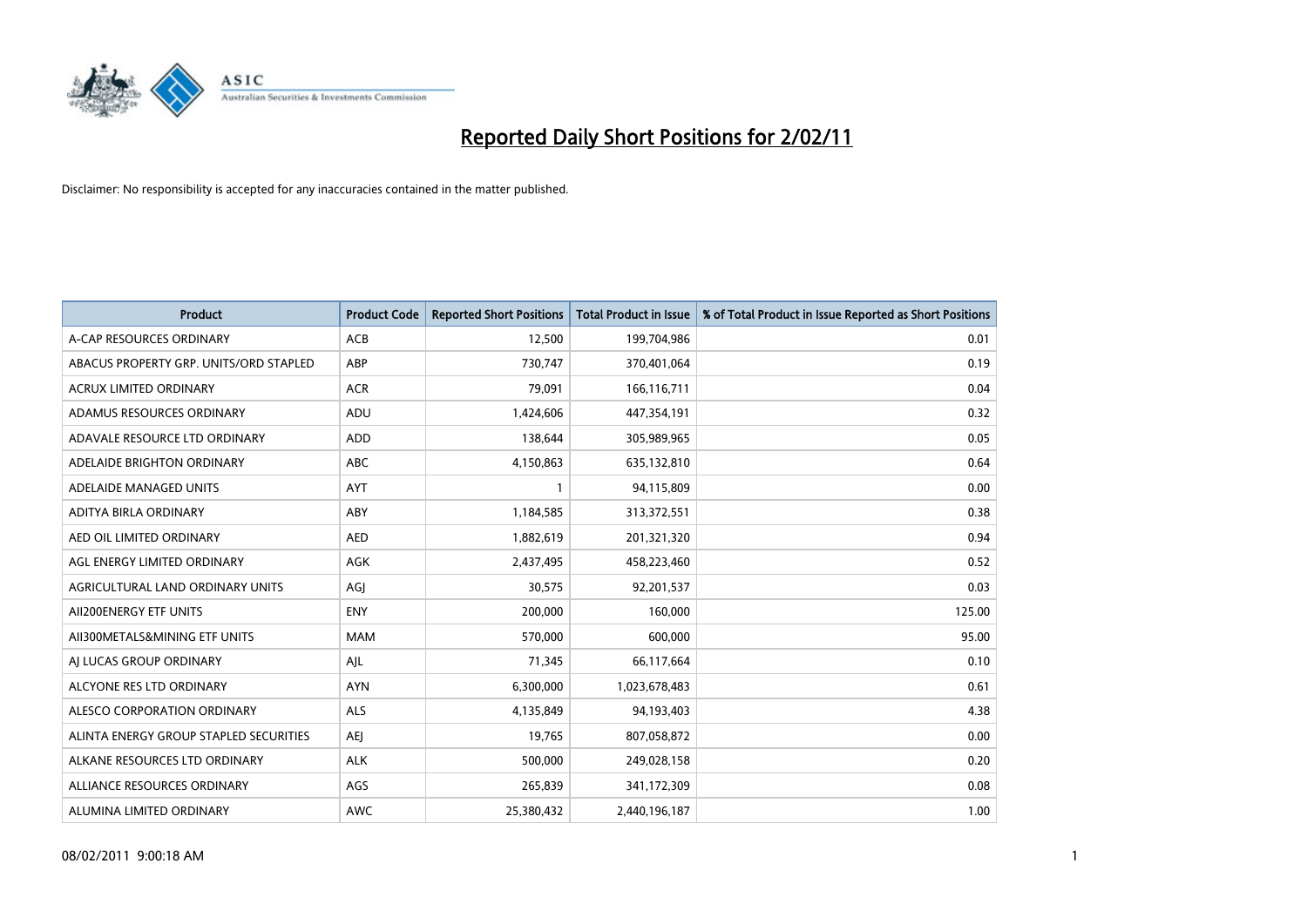

| <b>Product</b>                          | <b>Product Code</b> | <b>Reported Short Positions</b> | <b>Total Product in Issue</b> | % of Total Product in Issue Reported as Short Positions |
|-----------------------------------------|---------------------|---------------------------------|-------------------------------|---------------------------------------------------------|
| AMADEUS ENERGY ORDINARY                 | AMU                 | 454,000                         | 300,288,855                   | 0.15                                                    |
| AMALGAMATED HOLDINGS ORDINARY           | AHD                 | 6                               | 157,452,483                   | 0.00                                                    |
| AMCOR LIMITED ORDINARY                  | <b>AMC</b>          | 6,036,586                       | 1,225,440,483                 | 0.50                                                    |
| AMP CAPITAL CHINA ORDINARY UNITS        | <b>AGF</b>          | 65,310                          | 337,034,455                   | 0.02                                                    |
| AMP LIMITED ORDINARY                    | AMP                 | 24,722,210                      | 2,094,424,200                 | 1.15                                                    |
| AMPELLA MINING ORDINARY                 | <b>AMX</b>          | 473,908                         | 201,225,108                   | 0.23                                                    |
| ANSELL LIMITED ORDINARY                 | <b>ANN</b>          | 4,413,133                       | 133,007,903                   | 3.32                                                    |
| ANTARES ENERGY LTD ORDINARY             | <b>AZZ</b>          | 749,581                         | 299,333,110                   | 0.25                                                    |
| ANZ BANKING GRP LTD ORDINARY            | ANZ                 | 9,074,316                       | 2,596,003,708                 | 0.35                                                    |
| APA GROUP STAPLED SECURITIES            | <b>APA</b>          | 6,763,697                       | 551,689,118                   | 1.23                                                    |
| APEX MINERALS NL ORDINARY               | <b>AXM</b>          | 889,412                         | 3,567,819,915                 | 0.02                                                    |
| APN EUROPEAN RETAIL UNITS STAPLED SEC.  | <b>AEZ</b>          | 11,832                          | 544,910,660                   | 0.00                                                    |
| APN NEWS & MEDIA ORDINARY               | <b>APN</b>          | 18,587,856                      | 606,084,019                   | 3.08                                                    |
| APOLLO GAS LIMITED ORDINARY             | <b>AZO</b>          | 375,000                         | 90,400,136                    | 0.41                                                    |
| AQUARIUS PLATINUM. ORDINARY             | <b>AOP</b>          | 3,987,841                       | 463,241,295                   | 0.84                                                    |
| AQUILA RESOURCES ORDINARY               | <b>AQA</b>          | 2,631,811                       | 374,314,049                   | 0.71                                                    |
| ARAFURA RESOURCE LTD ORDINARY           | <b>ARU</b>          | 3,312,894                       | 367,930,342                   | 0.89                                                    |
| ARB CORPORATION ORDINARY                | <b>ARP</b>          | 47,132                          | 72,481,302                    | 0.06                                                    |
| ARDENT LEISURE GROUP STAPLED SECURITIES | AAD                 | 2,612,848                       | 312,836,274                   | 0.84                                                    |
| ARISTOCRAT LEISURE ORDINARY             | ALL                 | 28,884,133                      | 533,983,910                   | 5.39                                                    |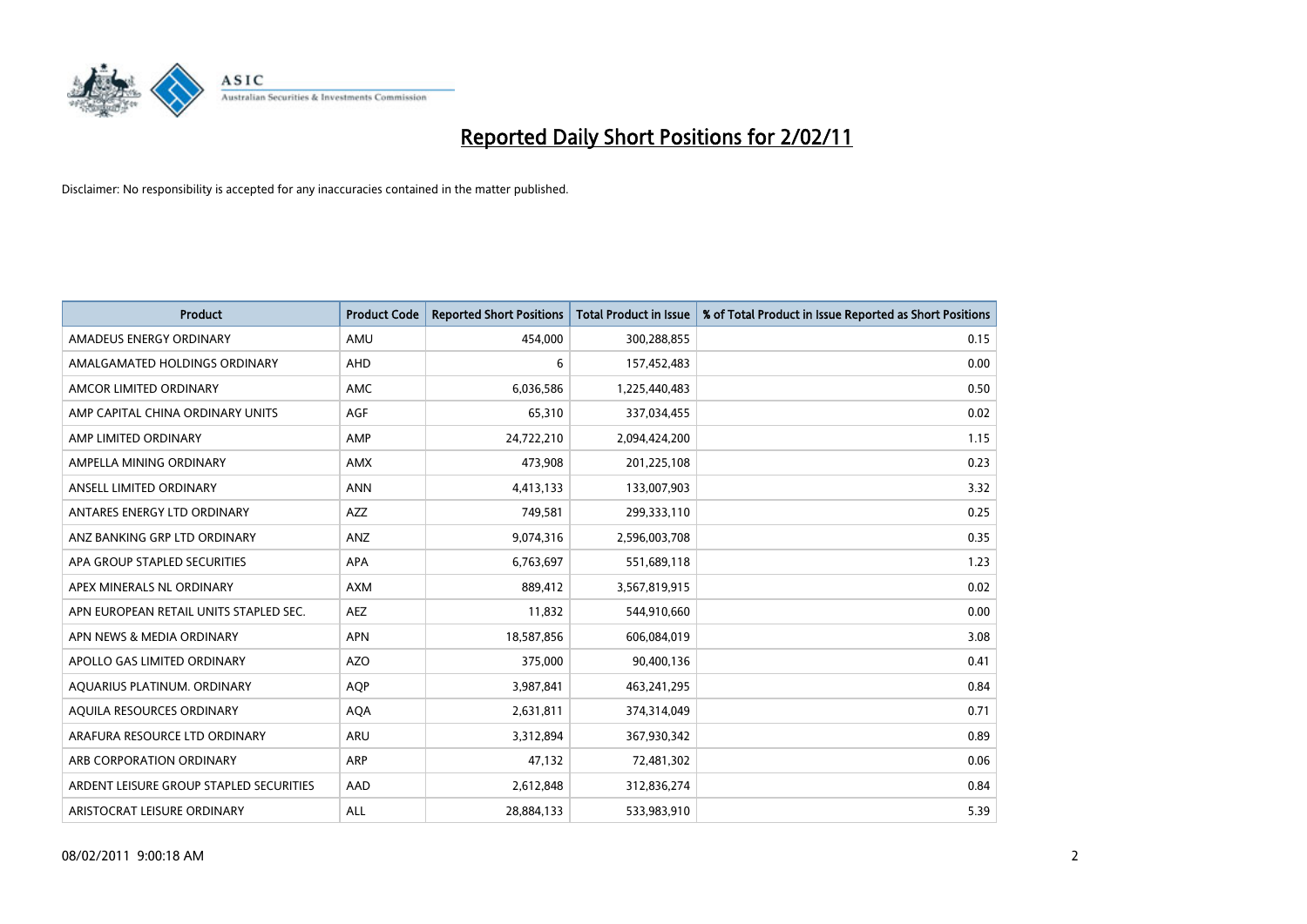

| <b>Product</b>                          | <b>Product Code</b> | <b>Reported Short Positions</b> | Total Product in Issue | % of Total Product in Issue Reported as Short Positions |
|-----------------------------------------|---------------------|---------------------------------|------------------------|---------------------------------------------------------|
| <b>ASCIANO LIMITED ORDINARY</b>         | <b>AIO</b>          | 30,903,551                      | 2,926,103,883          | 1.10                                                    |
| ASG GROUP LIMITED ORDINARY              | ASZ                 | 6,170                           | 168,247,718            | 0.00                                                    |
| ASPEN GROUP ORD/UNITS STAPLED           | <b>APZ</b>          | 1,178,116                       | 588,269,075            | 0.18                                                    |
| ASTIVITA RENEWABLES ORDINARY            | <b>AIR</b>          | 150,000                         | 23,170,005             | 0.65                                                    |
| <b>ASTON RES LTD ORDINARY</b>           | <b>AZT</b>          | 7,267                           | 204,527,604            | 0.00                                                    |
| ASTRO JAP PROP GROUP STAPLED SECURITIES | AJA                 | 20,019                          | 50,821,741             | 0.04                                                    |
| ASX LIMITED ORDINARY                    | <b>ASX</b>          | 970,202                         | 175,136,729            | 0.55                                                    |
| ATLANTIC LIMITED ORDINARY               | ATI                 | 683,637                         | 110,816,957            | 0.62                                                    |
| ATLAS IRON LIMITED ORDINARY             | <b>AGO</b>          | 18,273,705                      | 547,089,119            | 3.32                                                    |
| AUCKLAND INTERNATION ORDINARY           | <b>AIA</b>          | 121,987                         | 1,317,999,066          | 0.01                                                    |
| AURORA OIL & GAS ORDINARY               | <b>AUT</b>          | 1,052,034                       | 403,437,342            | 0.26                                                    |
| AUSDRILL LIMITED ORDINARY               | ASL                 | 100,902                         | 262,933,906            | 0.04                                                    |
| AUSENCO LIMITED ORDINARY                | <b>AAX</b>          | 3,954,332                       | 122,427,576            | 3.22                                                    |
| <b>AUSTAL LIMITED ORDINARY</b>          | ASB                 | 187,599                         | 188,069,638            | 0.09                                                    |
| <b>AUSTAR UNITED ORDINARY</b>           | <b>AUN</b>          | 15,469,751                      | 1,271,357,418          | 1.23                                                    |
| AUSTBROKERS HOLDINGS ORDINARY           | <b>AUB</b>          | 2                               | 54,339,433             | 0.00                                                    |
| AUSTEREO GROUP LTD. ORDINARY            | <b>AEO</b>          | 522,830                         | 344,783,708            | 0.16                                                    |
| AUSTIN ENGINEERING ORDINARY             | ANG                 | 18,322                          | 71,614,403             | 0.02                                                    |
| <b>AUSTRALAND ASSETS ASSETS</b>         | AAZPB               | 1,168                           | 2,750,000              | 0.04                                                    |
| AUSTRALAND PROPERTY STAPLED SECURITY    | <b>ALZ</b>          | 1,706,109                       | 576,837,197            | 0.27                                                    |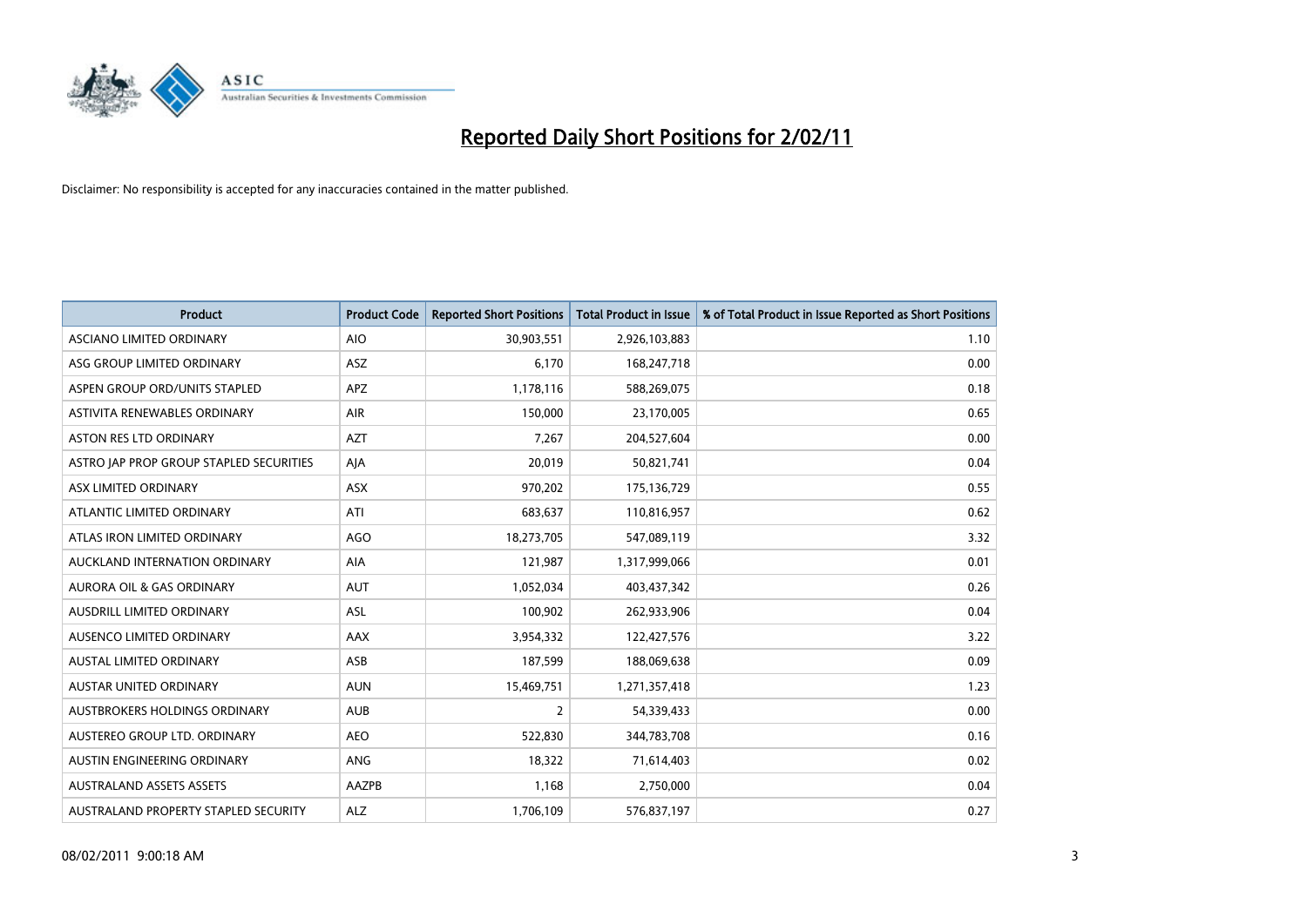

| <b>Product</b>                       | <b>Product Code</b> | <b>Reported Short Positions</b> | Total Product in Issue | % of Total Product in Issue Reported as Short Positions |
|--------------------------------------|---------------------|---------------------------------|------------------------|---------------------------------------------------------|
| AUSTRALIAN AGRICULT, ORDINARY        | AAC                 | 4,609,732                       | 264,264,459            | 1.72                                                    |
| <b>AUSTRALIAN EDUCATION UNITS</b>    | <b>AEU</b>          | 625,000                         | 134,973,383            | 0.46                                                    |
| AUSTRALIAN INFRASTR, UNITS/ORDINARY  | <b>AIX</b>          | 525,179                         | 620,733,944            | 0.09                                                    |
| AUSTRALIAN MINES LTD ORDINARY        | <b>AUZ</b>          | 1,400,000                       | 349,083,108            | 0.40                                                    |
| AUSTRALIAN PHARM, ORDINARY           | API                 | 1,064,235                       | 488,115,883            | 0.21                                                    |
| <b>AUTOMOTIVE HOLDINGS ORDINARY</b>  | <b>AHE</b>          | 561,714                         | 226,387,577            | 0.24                                                    |
| AVEXA LIMITED ORDINARY               | <b>AVX</b>          | 243,657                         | 847,688,779            | 0.03                                                    |
| AVOCA RESOURCES ORDINARY             | <b>AVO</b>          | 255,160                         | 303,301,781            | 0.07                                                    |
| AWE LIMITED ORDINARY                 | <b>AWE</b>          | 5,925,022                       | 521,871,941            | 1.13                                                    |
| AXA ASIA PACIFIC ORDINARY            | <b>AXA</b>          | 1,739,806                       | 2,067,095,545          | 0.08                                                    |
| AZUMAH RESOURCES ORDINARY            | <b>AZM</b>          | 500,000                         | 272,696,055            | 0.18                                                    |
| BANK OF QUEENSLAND. ORDINARY         | <b>BOQ</b>          | 1,846,225                       | 222,072,957            | 0.83                                                    |
| <b>BANNERMAN RESOURCES ORDINARY</b>  | <b>BMN</b>          | 49.800                          | 234,435,934            | 0.02                                                    |
| <b>BASS STRAIT OIL CO ORDINARY</b>   | <b>BAS</b>          | 1,482                           | 291,030,250            | 0.00                                                    |
| <b>BATHURST RESOURCES ORDINARY</b>   | <b>BTU</b>          | 2,346,190                       | 610,526,754            | 0.38                                                    |
| <b>BAUXITE RESOURCE LTD ORDINARY</b> | <b>BAU</b>          | 432,159                         | 234,379,896            | 0.19                                                    |
| <b>BC IRON LIMITED ORDINARY</b>      | <b>BCI</b>          | 47,993                          | 92,561,000             | 0.05                                                    |
| BEACH ENERGY LIMITED ORDINARY        | <b>BPT</b>          | 2,746,811                       | 1,099,021,290          | 0.26                                                    |
| BEADELL RESOURCE LTD ORDINARY        | <b>BDR</b>          | 37,019                          | 622,097,828            | 0.01                                                    |
| BENDIGO AND ADELAIDE ORDINARY        | <b>BEN</b>          | 6,179,444                       | 357,615,138            | 1.69                                                    |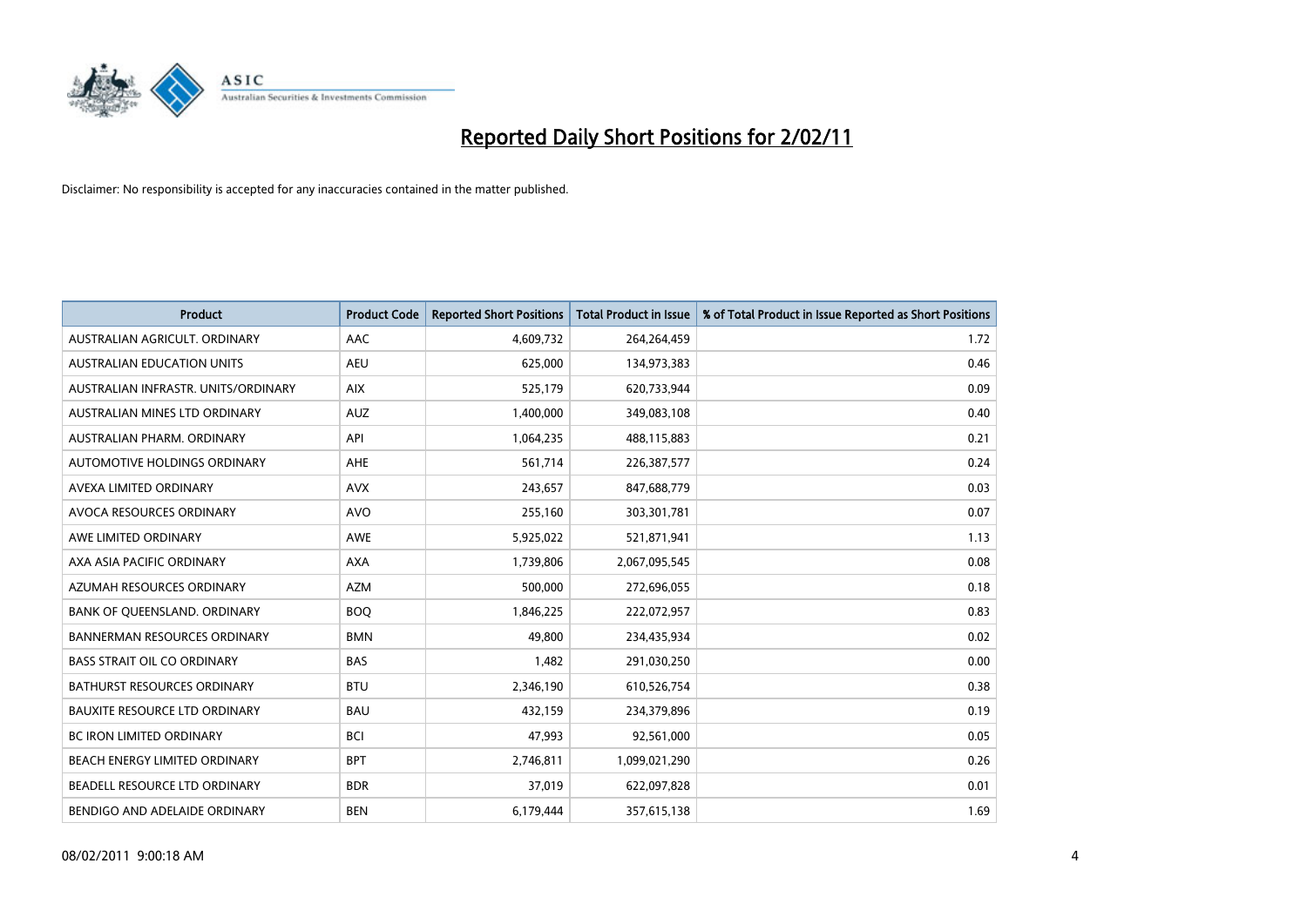

| Product                               | <b>Product Code</b> | <b>Reported Short Positions</b> | <b>Total Product in Issue</b> | % of Total Product in Issue Reported as Short Positions |
|---------------------------------------|---------------------|---------------------------------|-------------------------------|---------------------------------------------------------|
| BENDIGO AND ADELAIDE RESET PREFERENCE | <b>BENPB</b>        | 135,205                         | 900,000                       | 15.02                                                   |
| BERKELEY RESOURCES ORDINARY           | <b>BKY</b>          | 492,149                         | 158,935,898                   | 0.30                                                    |
| BETASHARES ASX RES ETF UNITS          | <b>ORE</b>          | 50,000                          | 4,519,432                     | 1.11                                                    |
| BHP BILLITON LIMITED ORDINARY         | <b>BHP</b>          | 25,504,831                      | 3,356,081,497                 | 0.74                                                    |
| <b>BILLABONG ORDINARY</b>             | <b>BBG</b>          | 10,730,285                      | 253,613,826                   | 4.21                                                    |
| <b>BIOTA HOLDINGS ORDINARY</b>        | <b>BTA</b>          | 2.446.610                       | 180,805,565                   | 1.36                                                    |
| <b>BISALLOY STEEL ORDINARY</b>        | <b>BIS</b>          | 84,480                          | 216,455,965                   | 0.04                                                    |
| BKI INVESTMENT LTD ORDINARY           | BKI                 | 508                             | 420,919,092                   | 0.00                                                    |
| <b>BLACKTHORN RESOURCES ORDINARY</b>  | <b>BTR</b>          | 35,848                          | 106,885,300                   | 0.03                                                    |
| BLUESCOPE STEEL LTD ORDINARY          | <b>BSL</b>          | 44,957,528                      | 1,842,207,385                 | 2.41                                                    |
| <b>BOART LONGYEAR ORDINARY</b>        | <b>BLY</b>          | 3,745,177                       | 461,163,412                   | 0.80                                                    |
| <b>BOOM LOGISTICS ORDINARY</b>        | <b>BOL</b>          | 353,563                         | 461,500,712                   | 0.07                                                    |
| BORAL LIMITED, ORDINARY               | <b>BLD</b>          | 27,280,737                      | 724,446,767                   | 3.73                                                    |
| BOTSWANA METALS LTD ORDINARY          | <b>BML</b>          | 7,000                           | 107,787,762                   | 0.01                                                    |
| <b>BOW ENERGY LIMITED ORDINARY</b>    | <b>BOW</b>          | 543,872                         | 348,972,041                   | 0.15                                                    |
| <b>BRADKEN LIMITED ORDINARY</b>       | <b>BKN</b>          | 863,547                         | 139,639,929                   | 0.64                                                    |
| <b>BRAMBLES LIMITED ORDINARY</b>      | <b>BXB</b>          | 9,740,732                       | 1,450,669,836                 | 0.65                                                    |
| BREVILLE GROUP LTD ORDINARY           | <b>BRG</b>          | 2,740                           | 129,615,322                   | 0.00                                                    |
| <b>BRICKWORKS LIMITED ORDINARY</b>    | <b>BKW</b>          | 115,213                         | 147,567,333                   | 0.08                                                    |
| <b>BROCKMAN RESOURCES ORDINARY</b>    | <b>BRM</b>          | 201,647                         | 144,803,151                   | 0.14                                                    |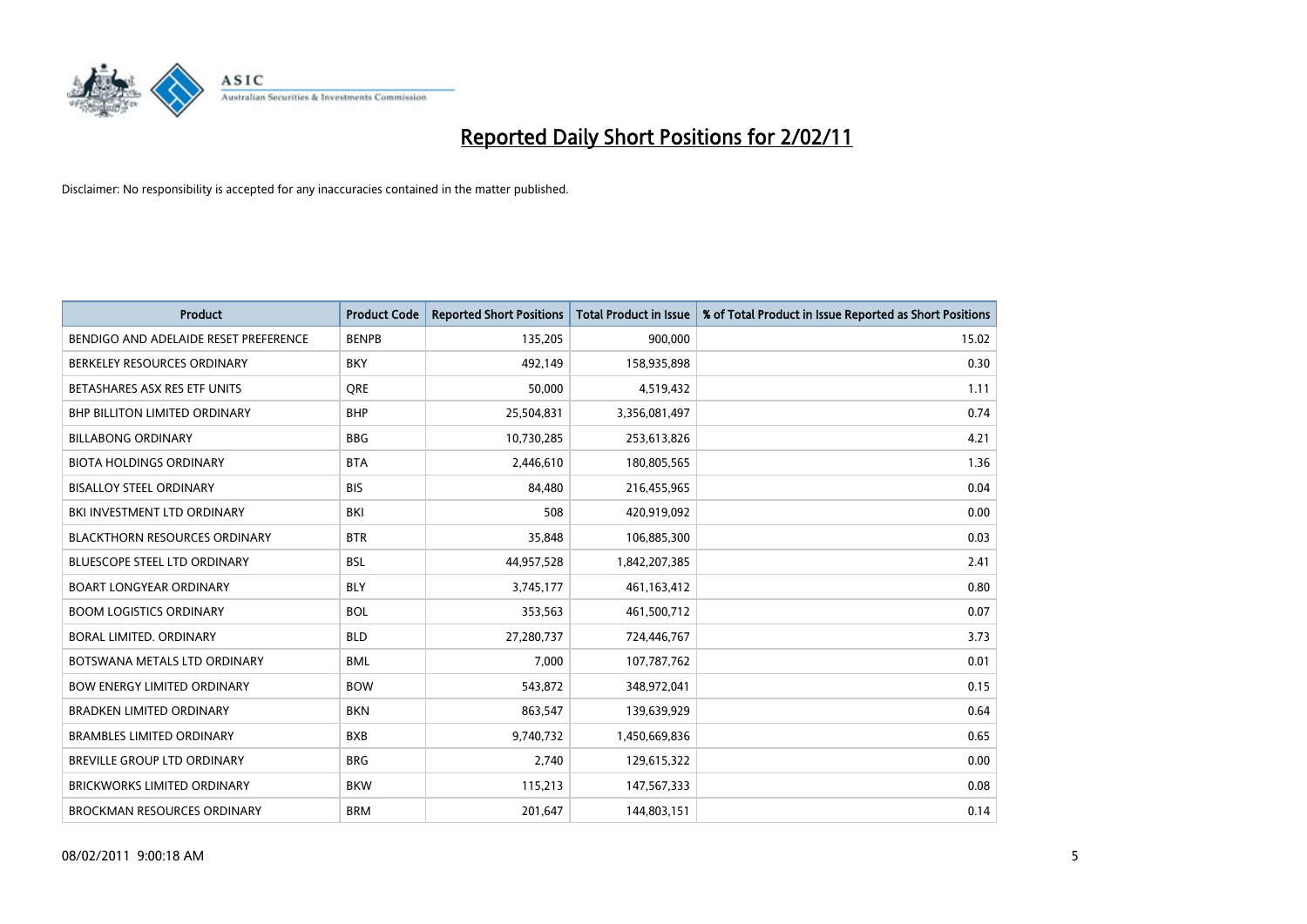

| <b>Product</b>                           | <b>Product Code</b> | <b>Reported Short Positions</b> | <b>Total Product in Issue</b> | % of Total Product in Issue Reported as Short Positions |
|------------------------------------------|---------------------|---------------------------------|-------------------------------|---------------------------------------------------------|
| BT INVESTMENT MNGMNT ORDINARY            | <b>BTT</b>          | 554,785                         | 160,000,000                   | 0.35                                                    |
| <b>BUNNINGS WAREHOUSE ORDINARY UNITS</b> | <b>BWP</b>          | 1,224,980                       | 427,042,646                   | 0.27                                                    |
| <b>BURU ENERGY ORDINARY</b>              | <b>BRU</b>          | 157,415                         | 182,780,549                   | 0.09                                                    |
| CABCHARGE AUSTRALIA ORDINARY             | CAB                 | 1,057,052                       | 120,437,014                   | 0.89                                                    |
| CALTEX AUSTRALIA ORDINARY                | <b>CTX</b>          | 5,505,773                       | 270,000,000                   | 2.02                                                    |
| <b>CAMPBELL BROTHERS ORDINARY</b>        | CPB                 | 58,559                          | 67,503,411                    | 0.09                                                    |
| CAPE LAMBERT RES LTD ORDINARY            | <b>CFE</b>          | 2,080,780                       | 578,112,273                   | 0.36                                                    |
| <b>CAPRAL LIMITED ORDINARY</b>           | CAA                 | 90,009                          | 387,898,255                   | 0.02                                                    |
| <b>CARBON ENERGY ORDINARY</b>            | <b>CNX</b>          | 1,408,287                       | 670,872,650                   | 0.20                                                    |
| <b>CARDNO LIMITED ORDINARY</b>           | CDD                 | 14,511                          | 106,250,491                   | 0.01                                                    |
| CARNARVON PETROLEUM ORDINARY             | <b>CVN</b>          | 1,838,590                       | 687,820,634                   | 0.28                                                    |
| CARNEGIE WAVE ENERGY ORDINARY            | <b>CWE</b>          | 83,000                          | 859,087,627                   | 0.01                                                    |
| <b>CARPATHIAN RESOURCES ORDINARY</b>     | <b>CPN</b>          | 75.000                          | 265,533,501                   | 0.03                                                    |
| CARPENTARIA EXP. LTD ORDINARY            | CAP                 | 9.777                           | 94,341,301                    | 0.01                                                    |
| CARRICK GOLD LIMITED ORDINARY            | <b>CRK</b>          | 16,980                          | 139,000,000                   | 0.01                                                    |
| CARSALES.COM LTD ORDINARY                | <b>CRZ</b>          | 3,677,156                       | 234,073,300                   | 1.57                                                    |
| CASH CONVERTERS ORD/DIV ACCESS           | CCV                 | 136,338                         | 379,761,025                   | 0.03                                                    |
| <b>CASPIAN OIL &amp; GAS ORDINARY</b>    | CIG                 | 50,000                          | 1,331,500,513                 | 0.00                                                    |
| CATALPA RESOURCES ORDINARY               | CAH                 | 68,468                          | 162,832,907                   | 0.04                                                    |
| <b>CEC GROUP LIMITED ORDINARY</b>        | <b>CEG</b>          | 1,750                           | 79,662,662                    | 0.00                                                    |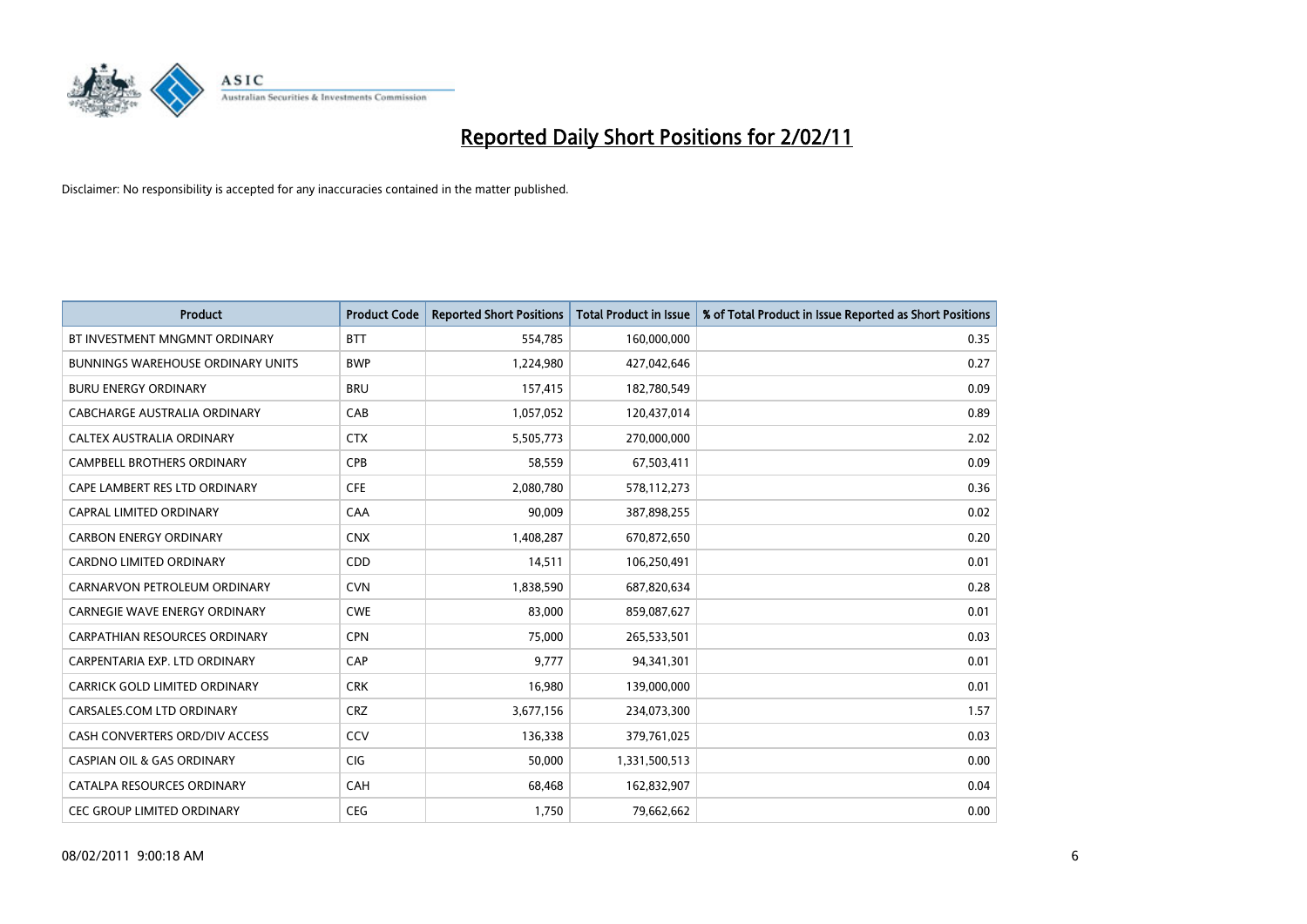

| <b>Product</b>                                | <b>Product Code</b> | <b>Reported Short Positions</b> | <b>Total Product in Issue</b> | % of Total Product in Issue Reported as Short Positions |
|-----------------------------------------------|---------------------|---------------------------------|-------------------------------|---------------------------------------------------------|
| <b>CELLNET GROUP ORDINARY</b>                 | <b>CLT</b>          | 1,342                           | 69,875,723                    | 0.00                                                    |
| CENTRAL PETROLEUM ORDINARY                    | <b>CTP</b>          | 286,753                         | 982,298,842                   | 0.03                                                    |
| CENTREBET INTERNAT, ORDINARY                  | <b>CIL</b>          | 4,399                           | 87,764,414                    | 0.01                                                    |
| CENTRO PROPERTIES UNITS/ORD STAPLED           | <b>CNP</b>          | 331,574                         | 972,414,514                   | 0.03                                                    |
| <b>CENTRO RETAIL GROUP STAPLED SECURITIES</b> | <b>CER</b>          | 741,210                         | 2,286,399,424                 | 0.03                                                    |
| <b>CERAMIC FUEL CELLS ORDINARY</b>            | <b>CFU</b>          | 664,168                         | 1,201,353,566                 | 0.04                                                    |
| <b>CFS RETAIL PROPERTY UNITS</b>              | <b>CFX</b>          | 40,767,663                      | 2,825,628,530                 | 1.44                                                    |
| <b>CHALICE GOLD MINES ORDINARY</b>            | <b>CHN</b>          | 5,190                           | 211,455,886                   | 0.00                                                    |
| <b>CHALLENGER DIV.PRO. STAPLED UNITS</b>      | <b>CDI</b>          | 40,797                          | 913,426,007                   | 0.00                                                    |
| <b>CHALLENGER INFRAST, STAPLED UNITS</b>      | <b>CIF</b>          | 153,429                         | 316,223,785                   | 0.05                                                    |
| <b>CHALLENGER LIMITED ORDINARY</b>            | <b>CGF</b>          | 5,021,862                       | 501,959,841                   | 1.00                                                    |
| <b>CHANDLER MACLEOD LTD ORDINARY</b>          | <b>CMG</b>          | 11,970                          | 422,031,685                   | 0.00                                                    |
| CHARTER HALL GROUP STAPLED US PROHIBIT.       | CHC                 | 594,997                         | 306,341,814                   | 0.19                                                    |
| <b>CHARTER HALL OFFICE UNIT</b>               | COO                 | 1,688,238                       | 493,319,730                   | 0.33                                                    |
| <b>CHARTER HALL RETAIL UNITS</b>              | <b>COR</b>          | 616,201                         | 305,810,723                   | 0.20                                                    |
| CHEMGENEX PHARMACEUT ORDINARY                 | <b>CXS</b>          | 89,061                          | 283,348,870                   | 0.03                                                    |
| CITIGOLD CORP LTD ORDINARY                    | <b>CTO</b>          | 2,059,217                       | 1,040,278,301                 | 0.20                                                    |
| CLEARVIEW WEALTH LTD ORDINARY                 | <b>CVW</b>          | 230                             | 429,962,192                   | 0.00                                                    |
| CLINUVEL PHARMACEUT, ORDINARY                 | <b>CUV</b>          | 4,127                           | 30,379,956                    | 0.01                                                    |
| <b>CLOUGH LIMITED ORDINARY</b>                | <b>CLO</b>          | 656,618                         | 770,916,269                   | 0.08                                                    |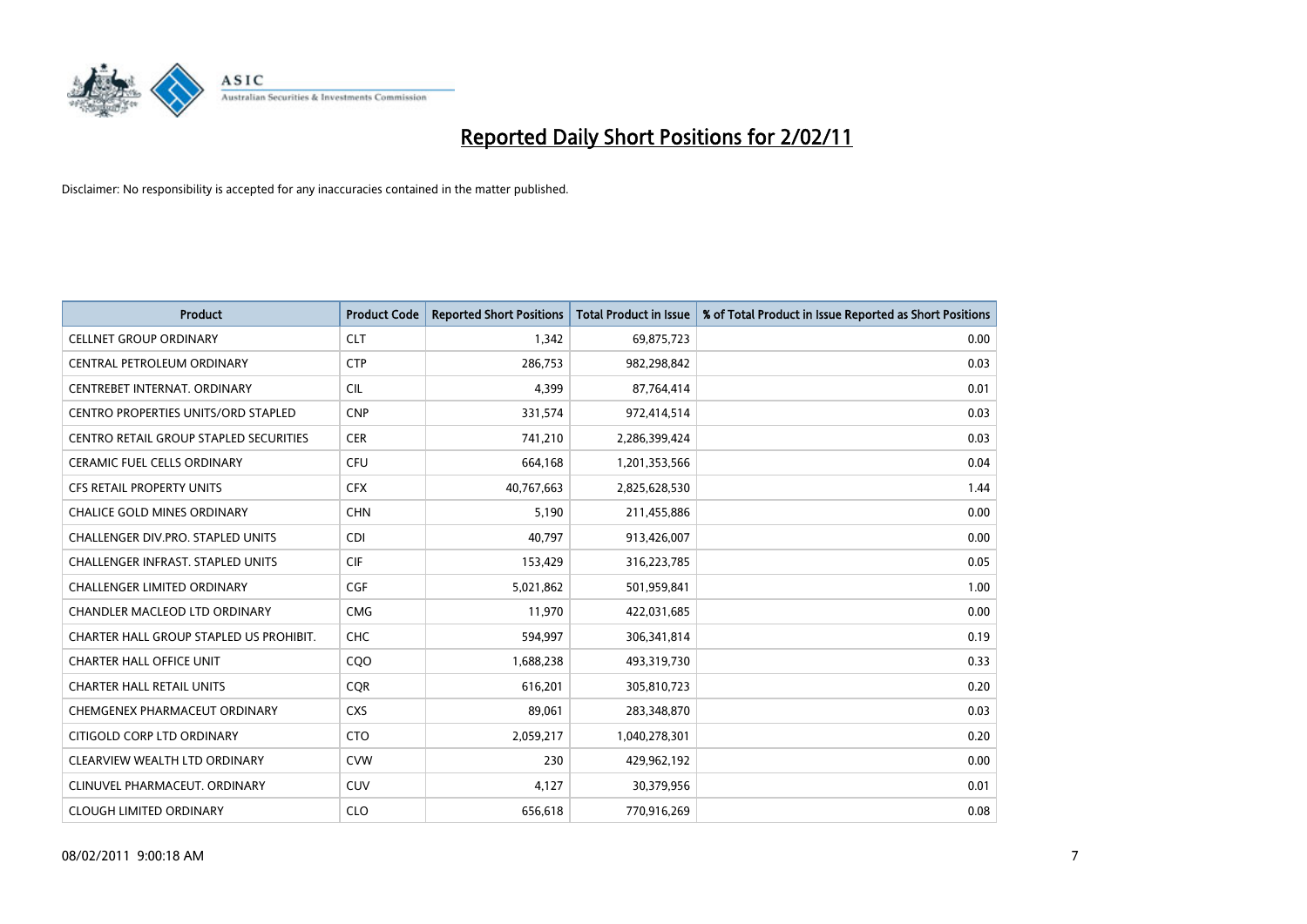

| <b>Product</b>                       | <b>Product Code</b> | <b>Reported Short Positions</b> | Total Product in Issue | % of Total Product in Issue Reported as Short Positions |
|--------------------------------------|---------------------|---------------------------------|------------------------|---------------------------------------------------------|
| <b>COAL &amp; ALLIED ORDINARY</b>    | <b>CNA</b>          | 5,260                           | 86,584,735             | 0.00                                                    |
| COAL OF AFRICA LTD ORDINARY          | <b>CZA</b>          | 1,358,520                       | 530,514,663            | 0.25                                                    |
| <b>COALSPUR MINES LTD ORDINARY</b>   | <b>CPL</b>          | 1,354,615                       | 487,760,453            | 0.27                                                    |
| COCA-COLA AMATIL ORDINARY            | <b>CCL</b>          | 4,262,546                       | 756,003,067            | 0.54                                                    |
| <b>COCHLEAR LIMITED ORDINARY</b>     | <b>COH</b>          | 854.539                         | 56,669,257             | 1.49                                                    |
| <b>COCKATOO COAL ORDINARY</b>        | COK                 | 1,612,489                       | 1,016,096,908          | 0.16                                                    |
| <b>COFFEY INTERNATIONAL ORDINARY</b> | <b>COF</b>          | 26,165                          | 132,577,523            | 0.01                                                    |
| COMMONWEALTH BANK, ORDINARY          | <b>CBA</b>          | 14,371,373                      | 1,548,907,074          | 0.90                                                    |
| COMMONWEALTH PROP ORDINARY UNITS     | <b>CPA</b>          | 21,820,799                      | 2,449,599,711          | 0.90                                                    |
| <b>COMPASS RESOURCES ORDINARY</b>    | <b>CMR</b>          | 160,952                         | 147,402,920            | 0.11                                                    |
| <b>COMPUTERSHARE LTD ORDINARY</b>    | <b>CPU</b>          | 2,864,960                       | 555,664,059            | 0.50                                                    |
| CONNECTEAST GROUP STAPLED            | <b>CEU</b>          | 47,708,104                      | 3,940,145,951          | 1.22                                                    |
| CONSOLIDATED MEDIA, ORDINARY         | <b>CMI</b>          | 2,224,374                       | 561,834,996            | 0.38                                                    |
| CONTANGO MICROCAP ORDINARY           | <b>CTN</b>          | 7,500                           | 145,708,783            | 0.01                                                    |
| CONTINENTAL COAL LTD ORDINARY        | <b>CCC</b>          | 1,481,119                       | 1,980,616,757          | 0.07                                                    |
| <b>COOPER ENERGY LTD ORDINARY</b>    | <b>COE</b>          | 718,206                         | 292,576,001            | 0.25                                                    |
| <b>COPPER STRIKE LTD ORDINARY</b>    | <b>CSE</b>          | 714                             | 129,455,571            | 0.00                                                    |
| <b>CORDLIFE LIMITED ORDINARY</b>     | CBB                 |                                 | 145,360,920            | 0.00                                                    |
| <b>COUNT FINANCIAL ORDINARY</b>      | COU                 | 691,875                         | 262,212,976            | 0.27                                                    |
| <b>CRANE GROUP LIMITED ORDINARY</b>  | <b>CRG</b>          | 2,017,665                       | 79,110,667             | 2.53                                                    |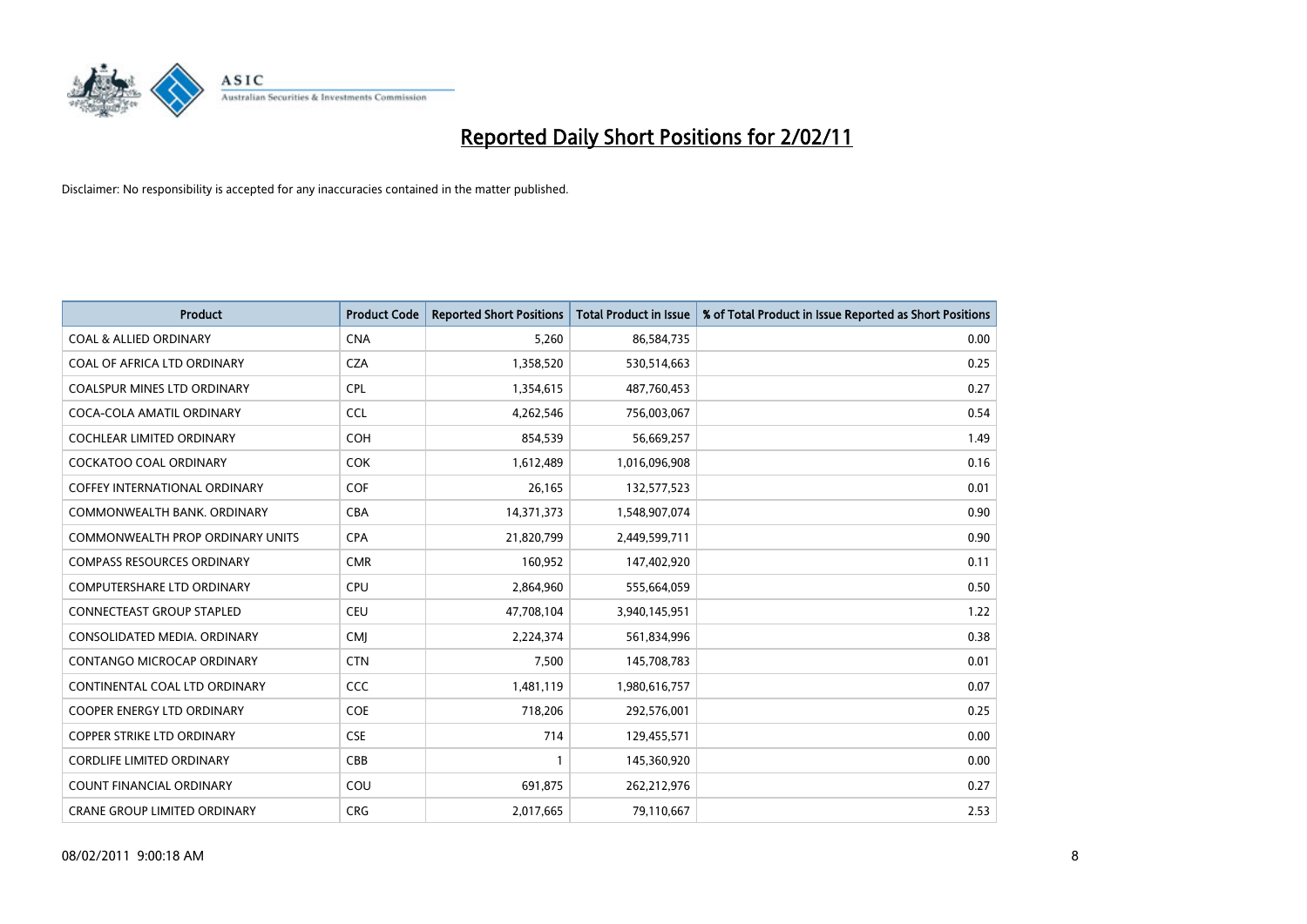

| Product                                         | <b>Product Code</b> | <b>Reported Short Positions</b> | <b>Total Product in Issue</b> | % of Total Product in Issue Reported as Short Positions |
|-------------------------------------------------|---------------------|---------------------------------|-------------------------------|---------------------------------------------------------|
| <b>CREDIT SUISSE PL100 ORD/UNITS FULLY PAID</b> | <b>CSW</b>          | 2,675,000                       | 33,444,995                    | 8.00                                                    |
| <b>CRESCENT GOLD ORDINARY</b>                   | <b>CRE</b>          | 238,451                         | 1,063,487,177                 | 0.02                                                    |
| <b>CROMWELL PROP STAPLED SECURITIES</b>         | <b>CMW</b>          | 129,948                         | 910,985,951                   | 0.01                                                    |
| <b>CROWN LIMITED ORDINARY</b>                   | <b>CWN</b>          | 3,388,294                       | 754,131,800                   | 0.45                                                    |
| <b>CSG LIMITED ORDINARY</b>                     | CSV                 | 603,126                         | 244,933,695                   | 0.23                                                    |
| <b>CSL LIMITED ORDINARY</b>                     | <b>CSL</b>          | 10,140,541                      | 544,679,864                   | 1.81                                                    |
| <b>CSR LIMITED ORDINARY</b>                     | <b>CSR</b>          | 6,302,956                       | 1,517,909,514                 | 0.42                                                    |
| <b>CUDECO LIMITED ORDINARY</b>                  | CDU                 | 723,272                         | 145,512,643                   | 0.50                                                    |
| <b>CUSTOMERS LIMITED ORDINARY</b>               | <b>CUS</b>          | 114,412                         | 134,869,357                   | 0.09                                                    |
| DART ENERGY LTD ORDINARY                        | <b>DTE</b>          | 230,963                         | 548,188,184                   | 0.04                                                    |
| DAVID JONES LIMITED ORDINARY                    | <b>DJS</b>          | 22,995,113                      | 514,034,694                   | 4.46                                                    |
| <b>DECMIL GROUP LIMITED ORDINARY</b>            | <b>DCG</b>          | 17,397                          | 124,204,568                   | 0.01                                                    |
| DEEP YELLOW LIMITED ORDINARY                    | <b>DYL</b>          | 100,176                         | 1,126,784,458                 | 0.01                                                    |
| DEVINE LIMITED ORDINARY                         | <b>DVN</b>          | 1,000                           | 634,918,223                   | 0.00                                                    |
| DEXUS PROPERTY GROUP STAPLED UNITS              | <b>DXS</b>          | 10,038,830                      | 4,839,024,176                 | 0.20                                                    |
| DISCOVERY METALS LTD ORDINARY                   | <b>DML</b>          | 232,451                         | 436,628,231                   | 0.06                                                    |
| DOMINION MINING ORDINARY                        | <b>DOM</b>          | 121,726                         | 103,520,259                   | 0.12                                                    |
| DOMINO PIZZA ENTERPR ORDINARY                   | <b>DMP</b>          | 3                               | 68,407,674                    | 0.00                                                    |
| DOWNER EDI LIMITED ORDINARY                     | <b>DOW</b>          | 5,842,001                       | 343,178,483                   | 1.73                                                    |
| DRAGON MINING LTD ORDINARY                      | <b>DRA</b>          | 4.230                           | 73,778,508                    | 0.01                                                    |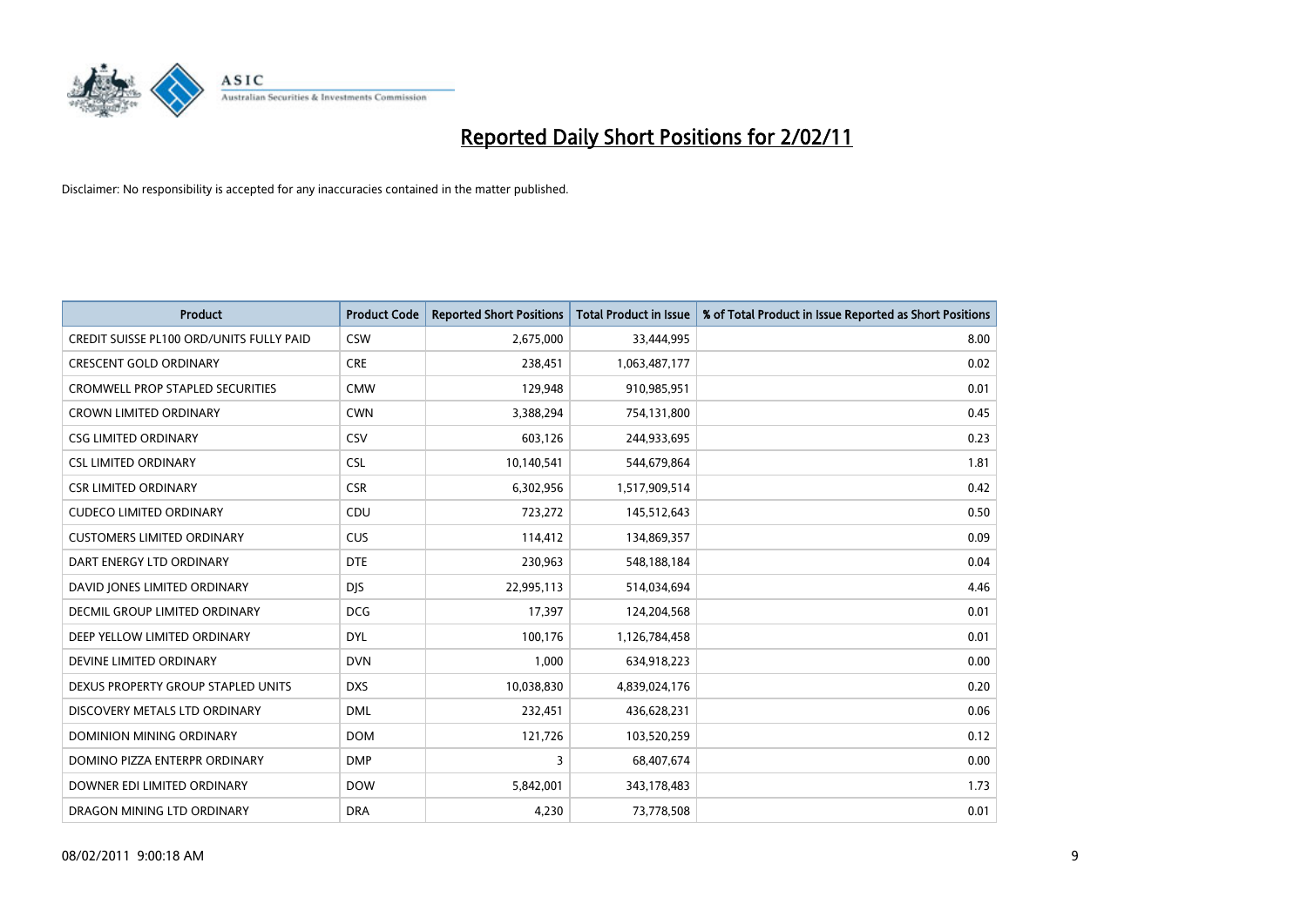

| Product                                   | <b>Product Code</b> | <b>Reported Short Positions</b> | <b>Total Product in Issue</b> | % of Total Product in Issue Reported as Short Positions |
|-------------------------------------------|---------------------|---------------------------------|-------------------------------|---------------------------------------------------------|
| DRILLSEARCH ENERGY DEFERRED SETTLEMENT    | <b>DLSDA</b>        | 500                             | 206,807,957                   | 0.00                                                    |
| DUET GROUP STAPLED US PROHIBIT.           | <b>DUE</b>          | 1,950,529                       | 887,304,690                   | 0.21                                                    |
| <b>DULUXGROUP LIMITED ORDINARY</b>        | <b>DLX</b>          | 2,139,320                       | 367,456,259                   | 0.59                                                    |
| DWS ADVANCED ORDINARY                     | <b>DWS</b>          | 49,882                          | 132,362,763                   | 0.04                                                    |
| DYESOL LIMITED ORDINARY                   | <b>DYE</b>          | 23,580                          | 143,402,007                   | 0.02                                                    |
| EASTERN STAR GAS ORDINARY                 | ESG                 | 6,542,051                       | 991,567,041                   | 0.65                                                    |
| ECHO RESOURCES ORDINARY                   | EAR                 | 20,000                          | 66,064,290                    | 0.03                                                    |
| EDT RETAIL TRUST UNITS                    | <b>EDT</b>          | 99,457                          | 4,700,290,868                 | 0.00                                                    |
| ELDERS LIMITED ORDINARY                   | <b>ELD</b>          | 13,270,860                      | 448,598,480                   | 2.94                                                    |
| ELDORADO GOLD CORP CDI 1:1                | EAU                 | 88,312                          | 19,905,333                    | 0.45                                                    |
| ELEMENTAL MINERALS ORDINARY               | <b>ELM</b>          | 16,000                          | 151,491,655                   | 0.01                                                    |
| ELEMENTOS LIMITED ORDINARY                | <b>ELT</b>          | 8                               | 56,885,454                    | 0.00                                                    |
| ELIXIR PETROLEUM LTD ORDINARY             | <b>EXR</b>          | 324,400                         | 188,988,472                   | 0.17                                                    |
| <b>EMECO HOLDINGS ORDINARY</b>            | <b>EHL</b>          | 1,266,989                       | 631,237,586                   | 0.20                                                    |
| <b>ENERGY RESOURCES ORDINARY 'A'</b>      | <b>ERA</b>          | 1,642,443                       | 190,737,934                   | 0.84                                                    |
| <b>ENERGY WORLD CORPOR. ORDINARY</b>      | <b>EWC</b>          | 16,910,964                      | 1,561,166,672                 | 1.09                                                    |
| <b>ENTEK ENERGY LTD ORDINARY</b>          | <b>ETE</b>          | 489,903                         | 287,692,535                   | 0.17                                                    |
| <b>ENTELLECT SOLUTIONS ORDINARY</b>       | <b>ESN</b>          | 464,050                         | 1,740,334,200                 | 0.03                                                    |
| <b>ENVESTRA LIMITED ORDINARY</b>          | <b>ENV</b>          | 1,848,832                       | 1,430,398,609                 | 0.12                                                    |
| EQUINOX MINERALS LTD CHESS DEPOSITARY INT | EQN                 | 546.844                         | 871,493,392                   | 0.06                                                    |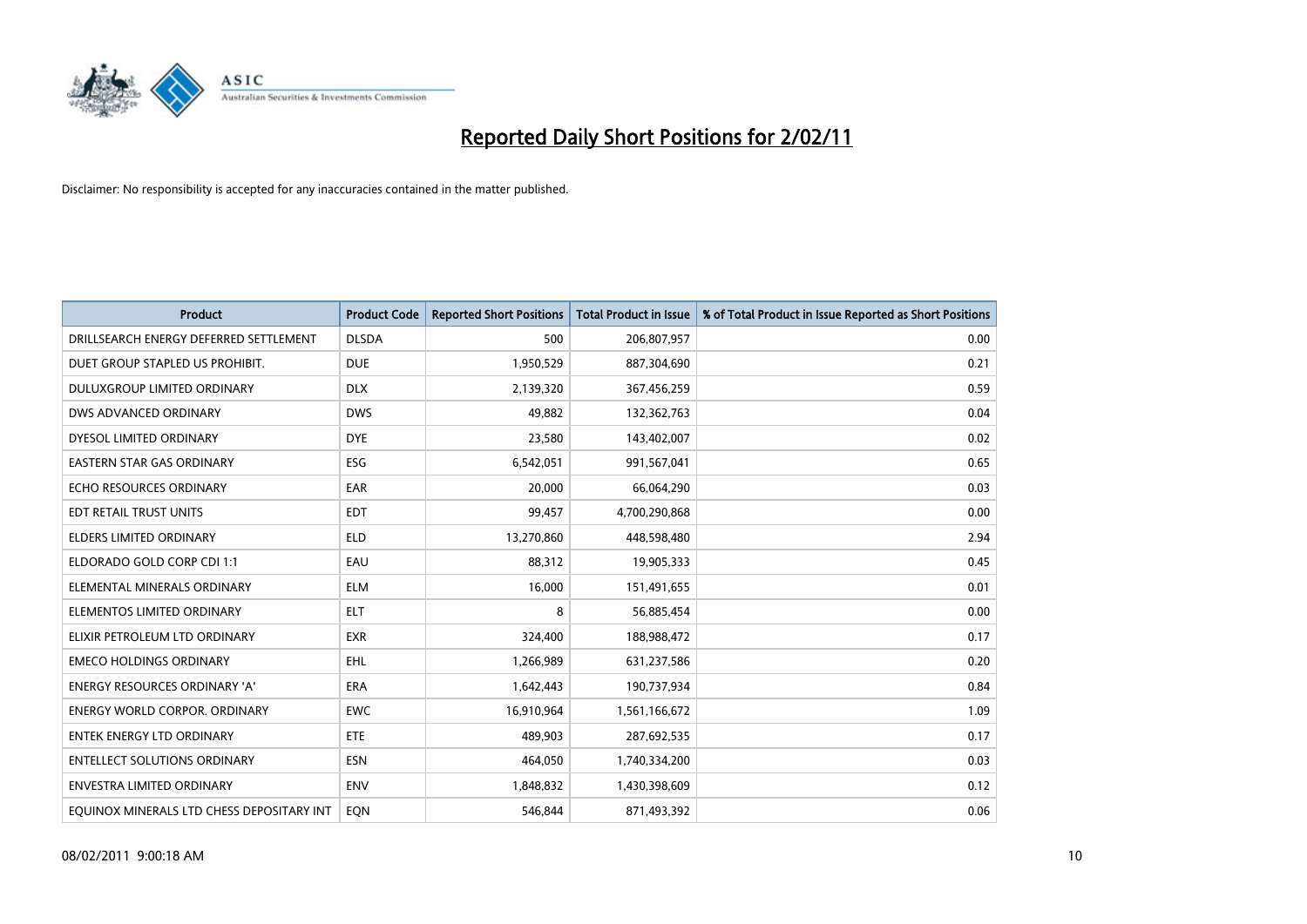

| Product                                      | <b>Product Code</b> | <b>Reported Short Positions</b> | <b>Total Product in Issue</b> | % of Total Product in Issue Reported as Short Positions |
|----------------------------------------------|---------------------|---------------------------------|-------------------------------|---------------------------------------------------------|
| <b>EVEREST FINANCIAL ORDINARY</b>            | <b>EFG</b>          | 4,300                           | 251,442,316                   | 0.00                                                    |
| EXTRACT RESOURCES ORDINARY                   | <b>EXT</b>          | 689,084                         | 243,552,298                   | 0.28                                                    |
| FAIRFAX MEDIA LTD ORDINARY                   | <b>FXI</b>          | 305,744,964                     | 2,351,955,725                 | 12.98                                                   |
| FANTASTIC HOLDINGS ORDINARY                  | <b>FAN</b>          | 8,500                           | 102,739,538                   | 0.01                                                    |
| <b>FAR LTD ORDINARY</b>                      | <b>FAR</b>          | 647,174                         | 1,244,439,464                 | 0.05                                                    |
| FERRAUS LIMITED ORDINARY                     | <b>FRS</b>          | 330,630                         | 205,700,890                   | 0.17                                                    |
| FERRUM CRESCENT LTD ORDINARY                 | <b>FCR</b>          | 100,000                         | 291,896,704                   | 0.03                                                    |
| FISHER & PAYKEL APP. ORDINARY                | <b>FPA</b>          | 10,259,935                      | 724,235,162                   | 1.41                                                    |
| FISHER & PAYKEL H. ORDINARY                  | <b>FPH</b>          | 2,019,011                       | 520,409,135                   | 0.39                                                    |
| <b>FKP PROPERTY GROUP STAPLED SECURITIES</b> | <b>FKP</b>          | 12,449,636                      | 1,174,033,185                 | 1.07                                                    |
| FLEETWOOD CORP ORDINARY                      | <b>FWD</b>          | 109,133                         | 57,281,484                    | 0.19                                                    |
| FLETCHER BUILDING ORDINARY                   | <b>FBU</b>          | 4,395,475                       | 611,250,393                   | 0.72                                                    |
| FLEXIGROUP LIMITED ORDINARY                  | <b>FXL</b>          | 155,981                         | 275,472,492                   | 0.06                                                    |
| <b>FLIGHT CENTRE ORDINARY</b>                | <b>FLT</b>          | 2,783,613                       | 99,791,411                    | 2.80                                                    |
| <b>FLINDERS MINES LTD ORDINARY</b>           | <b>FMS</b>          | 21,579,461                      | 1,820,384,571                 | 1.18                                                    |
| FORGE GROUP LIMITED ORDINARY                 | FGE                 | 5.749                           | 82,864,014                    | 0.01                                                    |
| FORTE ENERGY NL ORDINARY                     | <b>FTE</b>          | 3,859,139                       | 669,756,735                   | 0.57                                                    |
| FORTESCUE METALS GRP ORDINARY                | <b>FMG</b>          | 9,838,417                       | 3,112,711,159                 | 0.31                                                    |
| <b>FOSTER'S GROUP ORDINARY</b>               | FGL                 | 12,538,873                      | 1,935,386,127                 | 0.65                                                    |
| FUNTASTIC LIMITED ORDINARY                   | <b>FUN</b>          | 322,528                         | 340,997,682                   | 0.09                                                    |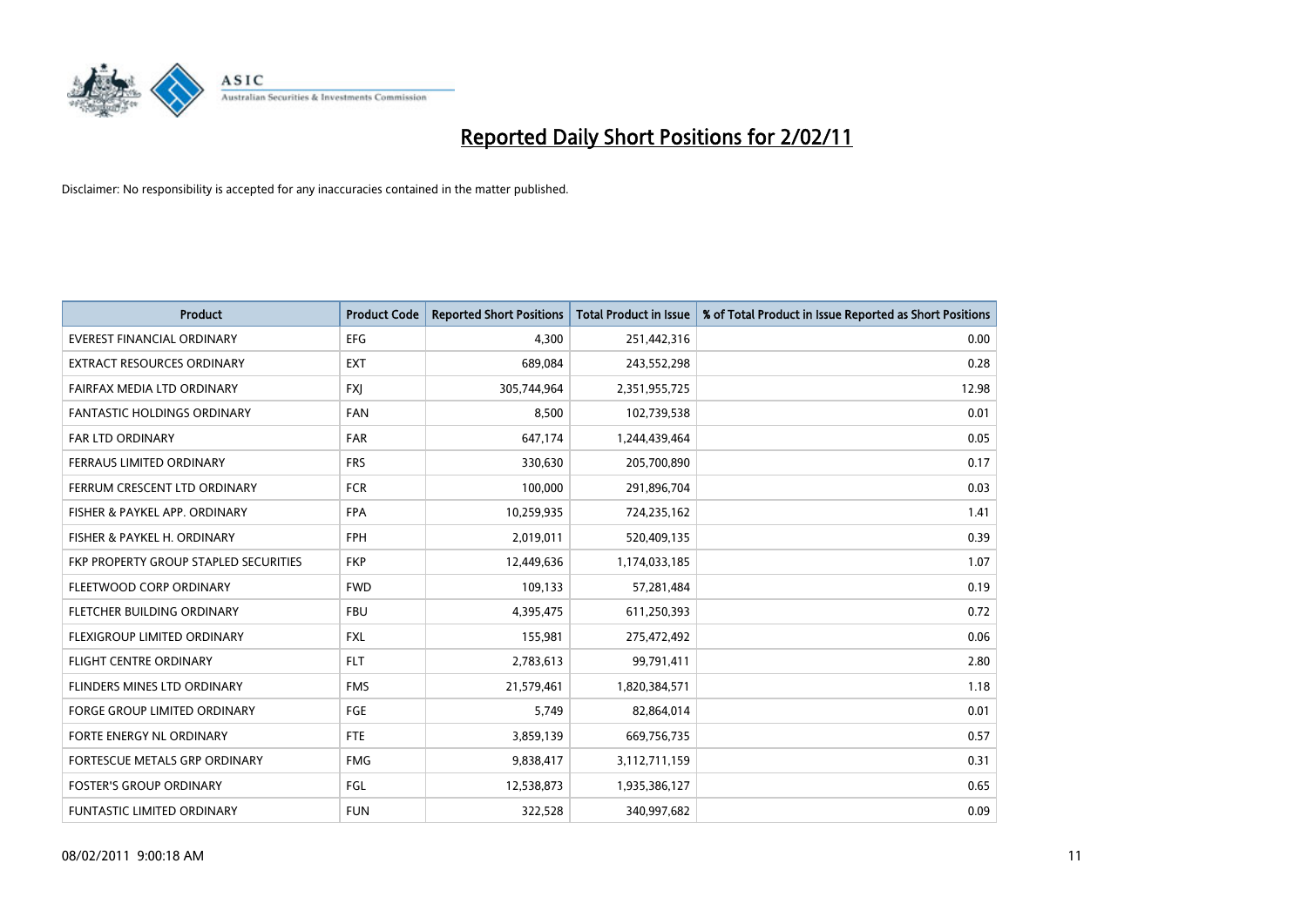

| <b>Product</b>                                   | <b>Product Code</b> | <b>Reported Short Positions</b> | Total Product in Issue | % of Total Product in Issue Reported as Short Positions |
|--------------------------------------------------|---------------------|---------------------------------|------------------------|---------------------------------------------------------|
| <b>G.U.D. HOLDINGS ORDINARY</b>                  | GUD                 | 534,055                         | 68,426,721             | 0.80                                                    |
| <b>GALAXY RESOURCES ORDINARY</b>                 | GXY                 | 708,133                         | 192,403,358            | 0.35                                                    |
| <b>GEODYNAMICS LIMITED ORDINARY</b>              | GDY                 | 247,430                         | 333,643,956            | 0.07                                                    |
| <b>GINDALBIE METALS LTD ORDINARY</b>             | <b>GBG</b>          | 11,128,393                      | 935,215,590            | 1.20                                                    |
| <b>GIRALIA RESOURCES NL ORDINARY</b>             | GIR                 | 84.097                          | 182,110,170            | 0.04                                                    |
| <b>GLOBAL MINING ORDINARY</b>                    | <b>GMI</b>          | 8,951                           | 191,820,968            | 0.00                                                    |
| <b>GLOUCESTER COAL ORDINARY</b>                  | GCL                 | 268,534                         | 140,447,062            | 0.19                                                    |
| <b>GME RESOURCES LTD ORDINARY</b>                | <b>GME</b>          | 800                             | 302,352,750            | 0.00                                                    |
| <b>GOLDEN GATE PETROL ORDINARY</b>               | <b>GGP</b>          | 40,000                          | 1,080,159,955          | 0.00                                                    |
| <b>GOLDEN WEST RESOURCE ORDINARY</b>             | <b>GWR</b>          | 1,617                           | 189,606,127            | 0.00                                                    |
| <b>GOODMAN FIELDER, ORDINARY</b>                 | GFF                 | 17,227,950                      | 1,380,386,438          | 1.26                                                    |
| <b>GOODMAN GROUP STAPLED US PROHIBIT.</b>        | GMG                 | 9,396,864                       | 6,893,007,207          | 0.11                                                    |
| <b>GPT GROUP STAPLED SEC.</b>                    | <b>GPT</b>          | 7,706,276                       | 1,855,529,431          | 0.42                                                    |
| <b>GRAINCORP LIMITED A CLASS ORDINARY</b>        | <b>GNC</b>          | 947,512                         | 198,318,900            | 0.47                                                    |
| <b>GRANGE RESOURCES, ORDINARY</b>                | <b>GRR</b>          | 1,193,152                       | 1,152,077,403          | 0.10                                                    |
| <b>GREENCAP LIMITED ORDINARY</b>                 | GCG                 |                                 | 262,515,385            | 0.00                                                    |
| <b>GREENLAND MIN EN LTD ORDINARY</b>             | GGG                 | 722,605                         | 307,293,279            | 0.24                                                    |
| <b>GRYPHON MINERALS LTD ORDINARY</b>             | GRY                 | 908,788                         | 292,472,058            | 0.31                                                    |
| <b>GUINNESS PEAT GROUP. CHESS DEPOSITARY INT</b> | <b>GPG</b>          | 55                              | 292,381,250            | 0.00                                                    |
| <b>GUNNS LIMITED ORDINARY</b>                    | <b>GNS</b>          | 25,634,743                      | 848,401,559            | 3.01                                                    |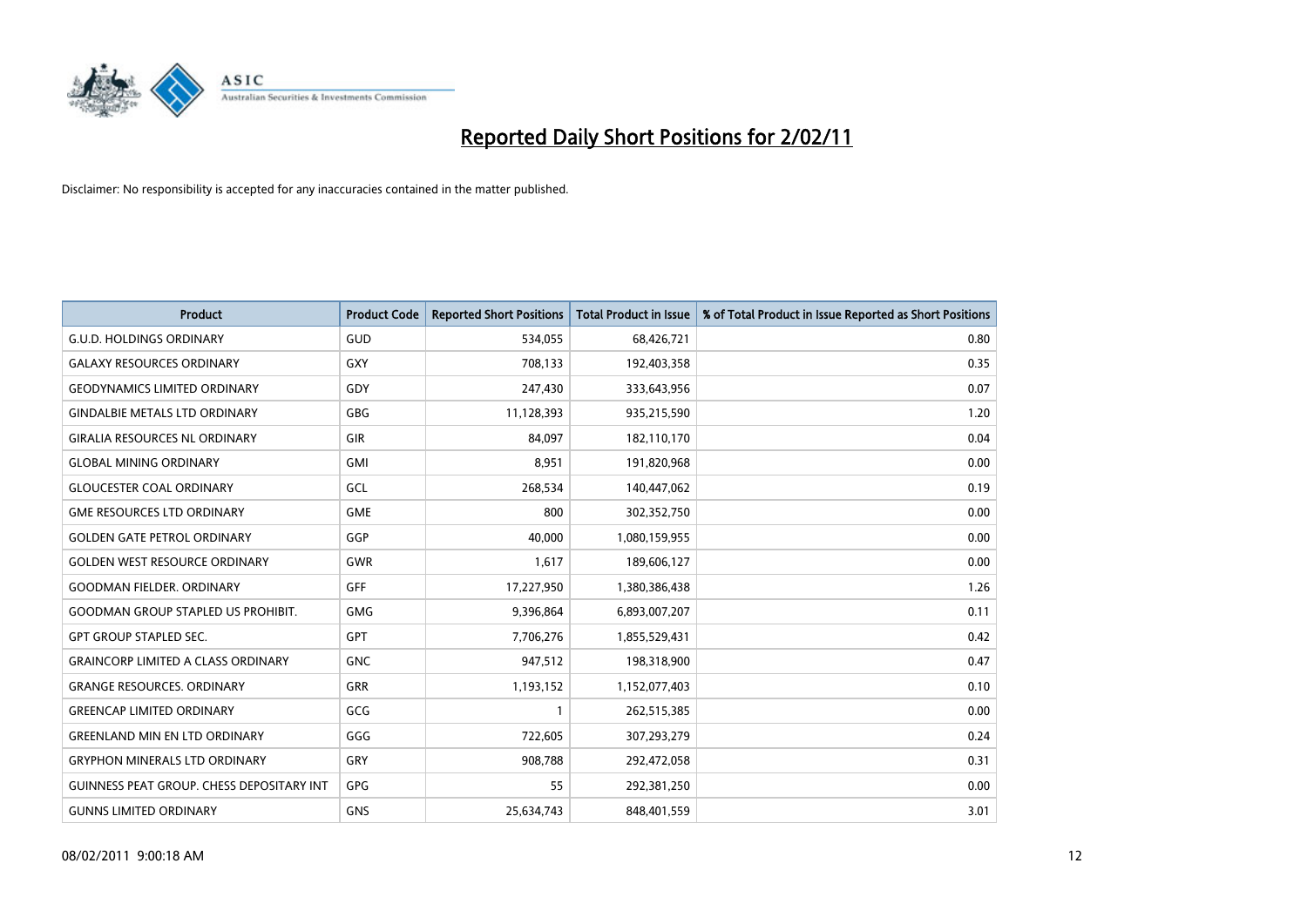

| <b>Product</b>                        | <b>Product Code</b> | <b>Reported Short Positions</b> | Total Product in Issue | % of Total Product in Issue Reported as Short Positions |
|---------------------------------------|---------------------|---------------------------------|------------------------|---------------------------------------------------------|
| <b>GWA GROUP LTD ORDINARY</b>         | <b>GWA</b>          | 5,783,255                       | 301,102,514            | 1.95                                                    |
| HARVEY NORMAN ORDINARY                | <b>HVN</b>          | 35,594,056                      | 1,062,316,784          | 3.35                                                    |
| <b>HASTIE GROUP LIMITED ORDINARY</b>  | <b>HST</b>          | 2,057,917                       | 239,781,419            | 0.86                                                    |
| HASTINGS DIVERSIFIED STAPLED SECURITY | <b>HDF</b>          | 671,879                         | 520,447,040            | 0.12                                                    |
| <b>HEARTWARE INT INC CDI 35:1</b>     | <b>HIN</b>          | 272,008                         | 66,059,280             | 0.41                                                    |
| <b>HENDERSON GROUP CDI 1:1</b>        | <b>HGG</b>          | 5,630,084                       | 554,228,264            | 1.00                                                    |
| HFA HOLDINGS LIMITED ORDINARY         | <b>HFA</b>          | 1,995,779                       | 469,330,170            | 0.42                                                    |
| HIGHLANDS PACIFIC ORDINARY            | HIG                 | 2,382,804                       | 685,582,148            | 0.35                                                    |
| HILLCREST LITIGAT, ORDINARY           | <b>HLS</b>          | 1,600,000                       | 76,488,557             | 2.09                                                    |
| HILLGROVE RES LTD ORDINARY            | <b>HGO</b>          | 201,385                         | 793,698,575            | 0.03                                                    |
| HILLS HOLDINGS LTD ORDINARY           | <b>HIL</b>          | 2,044,483                       | 248,676,841            | 0.82                                                    |
| HORIZON OIL LIMITED ORDINARY          | <b>HZN</b>          | 2,661,762                       | 1,130,311,515          | 0.23                                                    |
| HUNNU COAL LIMITED ORDINARY           | <b>HUN</b>          | 1,025,284                       | 182,565,002            | 0.56                                                    |
| <b>ICON ENERGY LIMITED ORDINARY</b>   | <b>ICN</b>          | 218,688                         | 469,301,394            | 0.04                                                    |
| <b>IINET LIMITED ORDINARY</b>         | <b>IIN</b>          | 1,043,355                       | 152,152,119            | 0.68                                                    |
| <b>ILUKA RESOURCES ORDINARY</b>       | ILU                 | 4,442,677                       | 418,700,517            | 1.05                                                    |
| <b>IMDEX LIMITED ORDINARY</b>         | <b>IMD</b>          | 15,137                          | 197,442,297            | 0.01                                                    |
| IMF (AUSTRALIA) LTD ORDINARY          | <b>IMF</b>          | 356,240                         | 122,496,819            | 0.29                                                    |
| <b>IMX RESOURCES LTD ORDINARY</b>     | <b>IXR</b>          | 20,000                          | 262,612,803            | 0.01                                                    |
| <b>INCITEC PIVOT ORDINARY</b>         | <b>IPL</b>          | 8,480,279                       | 1,628,730,107          | 0.50                                                    |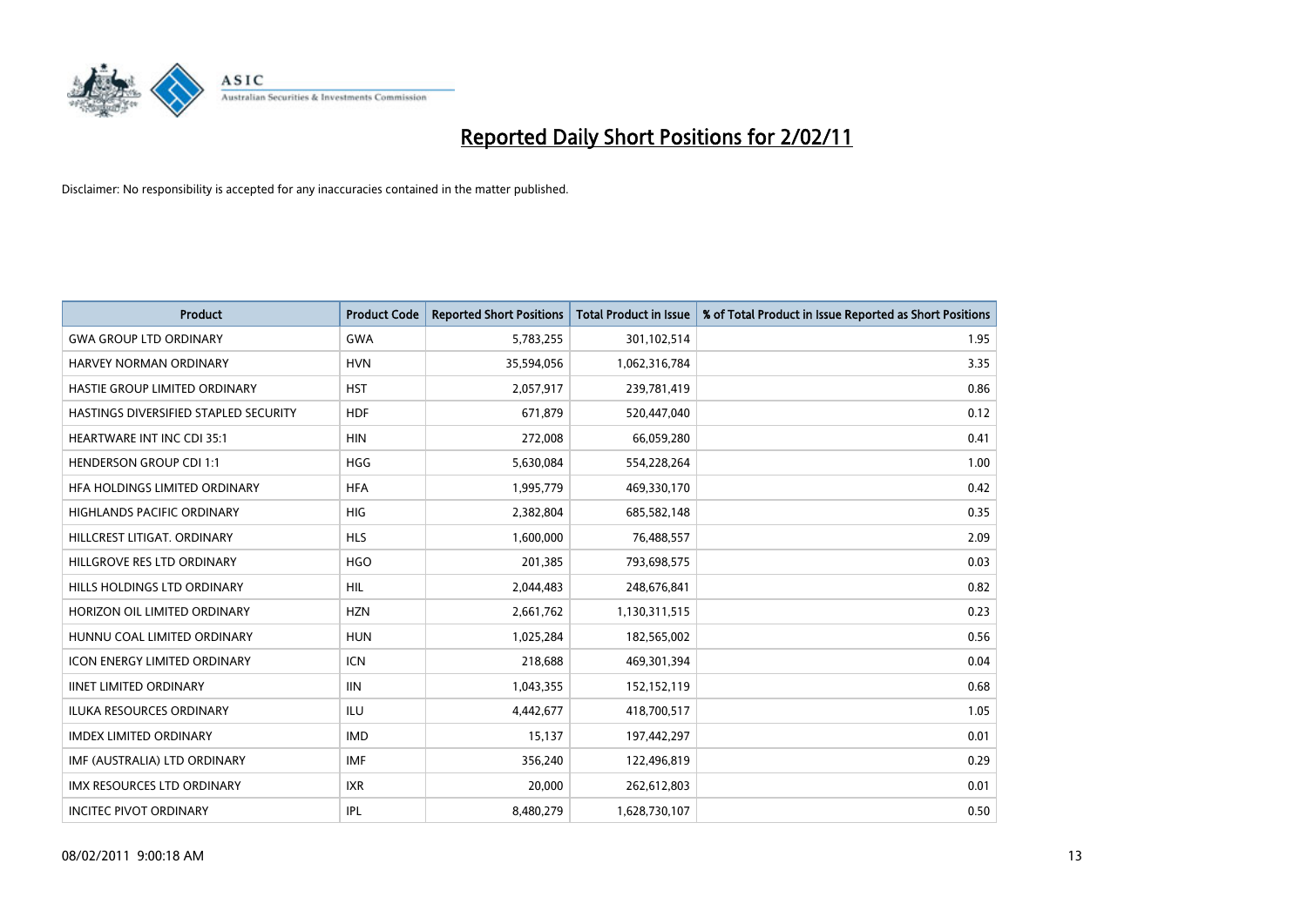

| Product                                   | <b>Product Code</b> | <b>Reported Short Positions</b> | <b>Total Product in Issue</b> | % of Total Product in Issue Reported as Short Positions |
|-------------------------------------------|---------------------|---------------------------------|-------------------------------|---------------------------------------------------------|
| <b>INDAGO RESOURCES LTD ORDINARY</b>      | <b>IDG</b>          | 8,179                           | 7,398,609                     | 0.11                                                    |
| <b>INDEPENDENCE GROUP ORDINARY</b>        | <b>IGO</b>          | 567,672                         | 138,777,305                   | 0.42                                                    |
| <b>INDOPHIL RESOURCES ORDINARY</b>        | <b>IRN</b>          | 344,604                         | 471,445,763                   | 0.07                                                    |
| INDUSTREA LIMITED ORDINARY                | IDL                 | 943,826                         | 363,878,295                   | 0.26                                                    |
| <b>INFIGEN ENERGY STAPLED SECURITIES</b>  | <b>IFN</b>          | 7,448,079                       | 761,222,569                   | 0.97                                                    |
| ING INDUSTRIAL FUND UNITS                 | <b>IIF</b>          | 2,178,938                       | 2,592,249,647                 | 0.09                                                    |
| ING OFFICE FUND STAPLED SECURITIES        | <b>IOF</b>          | 13,597,799                      | 2,729,071,212                 | 0.49                                                    |
| ING RE COM GROUP STAPLED SECURITIES       | <b>ILF</b>          | 9,075                           | 441,029,194                   | 0.00                                                    |
| INSURANCE AUSTRALIA ORDINARY              | IAG                 | 5,262,192                       | 2,079,034,021                 | 0.23                                                    |
| INTEGRA MINING LTD, ORDINARY              | <b>IGR</b>          | 5,962,279                       | 757,942,394                   | 0.78                                                    |
| <b>INTREPID MINES ORDINARY</b>            | <b>IAU</b>          | 2,184,216                       | 517,525,349                   | 0.42                                                    |
| <b>INVOCARE LIMITED ORDINARY</b>          | <b>IVC</b>          | 1,182,105                       | 102,421,288                   | 1.15                                                    |
| ION LIMITED ORDINARY                      | <b>ION</b>          | 164,453                         | 256,365,105                   | 0.06                                                    |
| <b>IOOF HOLDINGS LTD ORDINARY</b>         | <b>IFL</b>          | 1,804,100                       | 229,794,395                   | 0.79                                                    |
| <b>IRESS MARKET TECH. ORDINARY</b>        | <b>IRE</b>          | 2,160,550                       | 126,018,142                   | 1.72                                                    |
| <b>IRON ORE HOLDINGS ORDINARY</b>         | <b>IOH</b>          | 144,797                         | 137,563,524                   | 0.10                                                    |
| <b>ISHARES GLB CONSSTA CDI 1:1</b>        | X                   | 231                             | 4,750,000                     | 0.00                                                    |
| ISHARES MSCI AUS 200 ISHARES MSCI AUS 200 | IOZ                 | 74,824                          | 2,025,000                     | 3.70                                                    |
| <b>ISHARES MSCI S KOREA CDI 1:1</b>       | <b>IKO</b>          | 4,353                           | 51,900,000                    | 0.01                                                    |
| ISHARES S&P 500 CDI 1:1                   | <b>IVV</b>          | 44.433                          | 116,350,000                   | 0.04                                                    |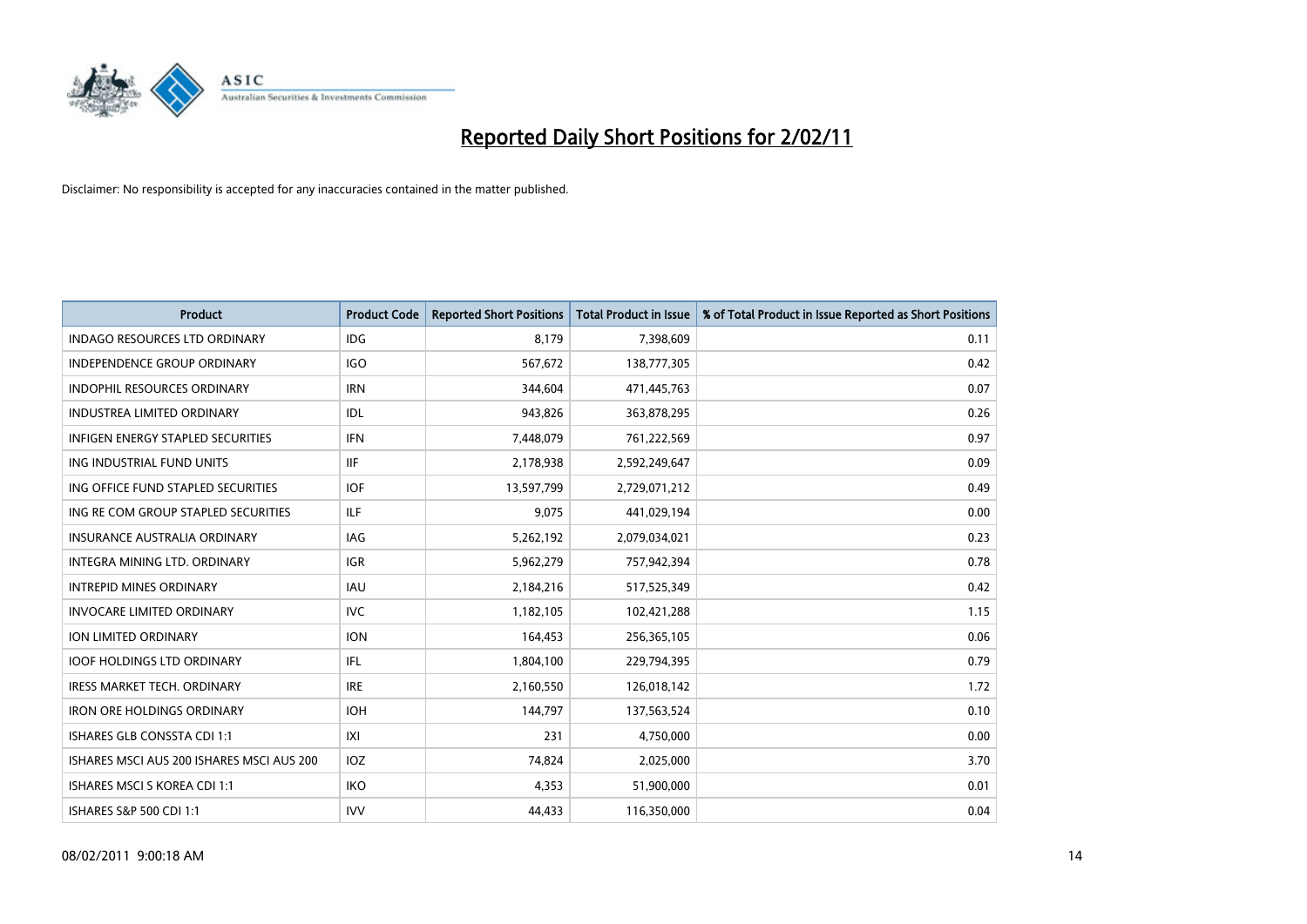

| <b>Product</b>                                  | <b>Product Code</b> | <b>Reported Short Positions</b> | Total Product in Issue | % of Total Product in Issue Reported as Short Positions |
|-------------------------------------------------|---------------------|---------------------------------|------------------------|---------------------------------------------------------|
| ISHARES S&P HIGH DIV ISHARES S&P HIGH DIV       | <b>IHD</b>          | 7,940                           | 1,800,000              | 0.44                                                    |
| ISHARES SMALL ORDS ISHARES SMALL ORDS           | <b>ISO</b>          | 44.938                          | 6,000,000              | 0.75                                                    |
| <b>ISOFT GROUP LIMITED ORDINARY</b>             | <b>ISF</b>          | 5,157,674                       | 1,070,595,874          | 0.47                                                    |
| IVANHOE AUSTRALIA ORDINARY                      | <b>IVA</b>          | 371,954                         | 418,410,103            | 0.09                                                    |
| <b>IABIRU METALS LTD ORDINARY</b>               | <b>IML</b>          | 162,921                         | 553,304,180            | 0.02                                                    |
| <b>JAMES HARDIE INDUST CHESS DEPOSITARY INT</b> | <b>IHX</b>          | 16,895,657                      | 436,128,074            | 3.85                                                    |
| <b>JAMESON RESOURCES ORDINARY</b>               | <b>JAL</b>          | 1,600,000                       | 95,828,865             | 1.67                                                    |
| <b>JB HI-FI LIMITED ORDINARY</b>                | <b>IBH</b>          | 10,286,488                      | 109,223,945            | 9.41                                                    |
| <b>JUPITER MINES ORDINARY</b>                   | <b>IMS</b>          | 1,536,693                       | 1,345,694,702          | 0.11                                                    |
| <b>KAGARA LTD ORDINARY</b>                      | KZL                 | 2,841,649                       | 707,789,717            | 0.39                                                    |
| KANGAROO RES LTD ORDINARY                       | <b>KRL</b>          | 600.000                         | 1,100,576,564          | 0.05                                                    |
| KAROON GAS AUSTRALIA ORDINARY                   | <b>KAR</b>          | 863,837                         | 217,295,769            | 0.40                                                    |
| KATHMANDU HOLD LTD ORDINARY                     | <b>KMD</b>          | 670,045                         | 200,000,000            | 0.33                                                    |
| <b>KEYBRIDGE CAPITAL ORDINARY</b>               | <b>KBC</b>          | 5.999                           | 172,070,564            | 0.00                                                    |
| KIMBERLEY METALS LTD ORDINARY                   | KBL                 | 2,609                           | 161,356,672            | 0.00                                                    |
| KINGSGATE CONSOLID. ORDINARY                    | <b>KCN</b>          | 1,766,688                       | 102,286,251            | 1.74                                                    |
| KINGSROSE MINING LTD ORDINARY                   | <b>KRM</b>          | 35,500                          | 253,997,488            | 0.01                                                    |
| LEIGHTON HOLDINGS ORDINARY                      | LEI                 | 6,685,656                       | 302,244,299            | 2.20                                                    |
| LEND LEASE GROUP UNIT/ORD STAPLED               | <b>LLC</b>          | 1,093,185                       | 565,558,754            | 0.19                                                    |
| LIBERTY RESOURCE LTD ORDINARY                   | LBY                 | 110.000                         | 176,778,134            | 0.06                                                    |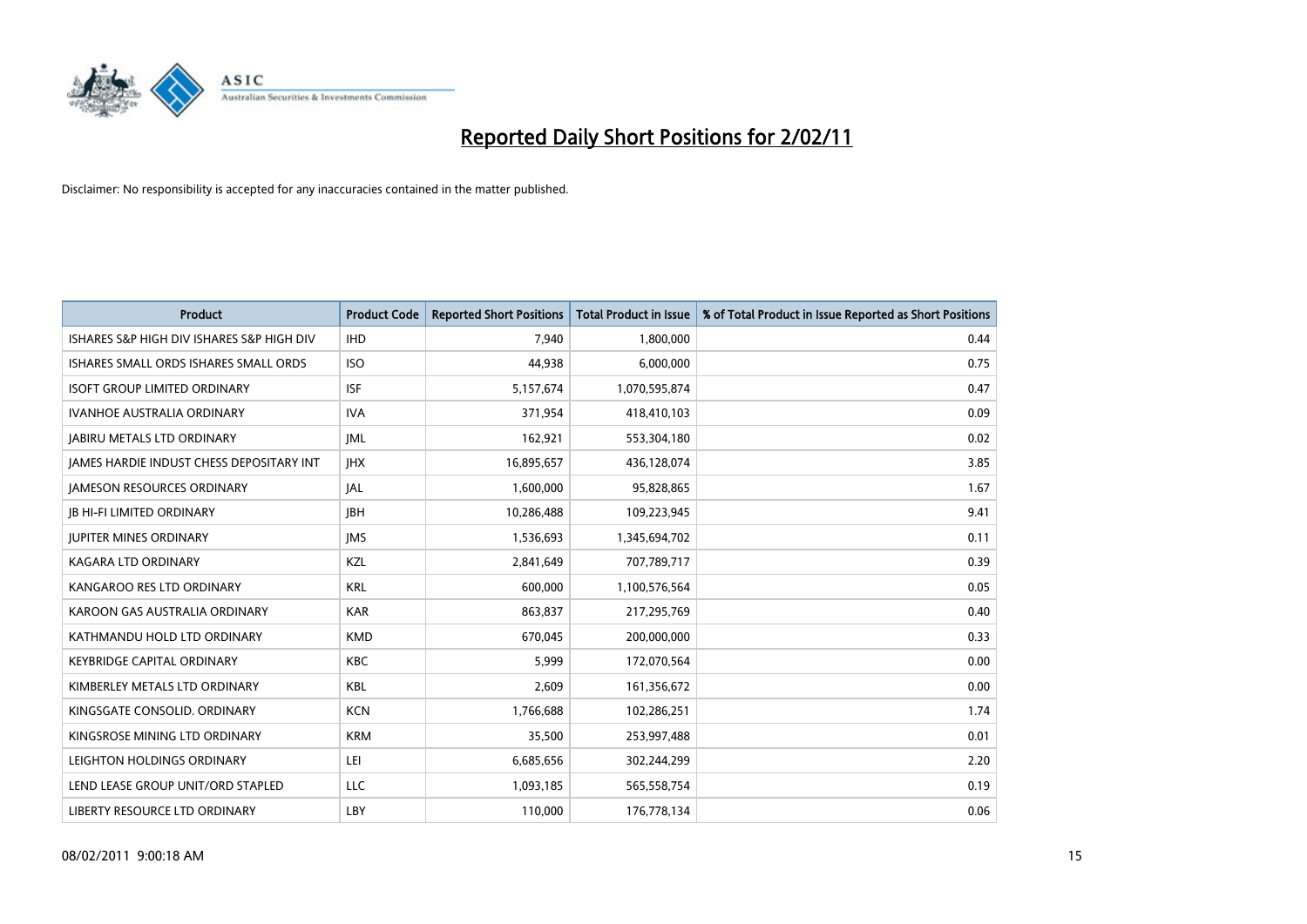

| <b>Product</b>                        | <b>Product Code</b> | <b>Reported Short Positions</b> | Total Product in Issue | % of Total Product in Issue Reported as Short Positions |
|---------------------------------------|---------------------|---------------------------------|------------------------|---------------------------------------------------------|
| LINC ENERGY LTD ORDINARY              | <b>LNC</b>          | 5,686,981                       | 502,519,400            | 1.14                                                    |
| LIQUEFIED NATURAL ORDINARY            | <b>LNG</b>          | 7,100                           | 213,339,015            | 0.00                                                    |
| LYNAS CORPORATION ORDINARY            | <b>LYC</b>          | 56,220,858                      | 1,662,499,093          | 3.38                                                    |
| M2 TELECOMMUNICATION ORDINARY         | <b>MTU</b>          | 1,430                           | 122,827,336            | 0.00                                                    |
| MACARTHUR COAL ORDINARY               | <b>MCC</b>          | 1,639,033                       | 299,476,903            | 0.55                                                    |
| <b>MACMAHON HOLDINGS ORDINARY</b>     | <b>MAH</b>          | 5,501,908                       | 733,711,705            | 0.74                                                    |
| MACQ ATLAS ROADS GRP ORDINARY STAPLED | <b>MQA</b>          | 3,836,439                       | 452,345,907            | 0.83                                                    |
| MACQUARIE GROUP LTD ORDINARY          | <b>MQG</b>          | 5,079,428                       | 346,794,452            | 1.44                                                    |
| MAGMA METALS LTD. ORDINARY            | <b>MMW</b>          | 19,000                          | 195,605,923            | 0.01                                                    |
| <b>MANTRA RESOURCES ORDINARY</b>      | <b>MRU</b>          | 60,336                          | 133,329,188            | 0.05                                                    |
| MAP GROUP STAPLED US PROHIBIT.        | <b>MAP</b>          | 1,357,750                       | 1,861,210,782          | 0.07                                                    |
| MATRIX C & E LTD ORDINARY             | <b>MCE</b>          | 54,350                          | 72,964,098             | 0.07                                                    |
| MAYNE PHARMA LTD ORDINARY             | <b>MYX</b>          | 26,915                          | 151,028,700            | 0.02                                                    |
| MCMILLAN SHAKESPEARE ORDINARY         | <b>MMS</b>          | 86.675                          | 67,919,101             | 0.12                                                    |
| <b>MCPHERSON'S LTD ORDINARY</b>       | <b>MCP</b>          | 24,983                          | 71,651,758             | 0.03                                                    |
| MEDUSA MINING LTD ORDINARY            | <b>MML</b>          | 1,904,032                       | 188,233,911            | 1.00                                                    |
| MELBOURNE IT LIMITED ORDINARY         | <b>MLB</b>          | 142,771                         | 80,031,955             | 0.18                                                    |
| MEO AUSTRALIA LTD ORDINARY            | <b>MEO</b>          | 944,009                         | 539,913,260            | 0.17                                                    |
| <b>MERMAID MARINE ORDINARY</b>        | <b>MRM</b>          | 474,286                         | 213,669,828            | 0.22                                                    |
| MESOBLAST LIMITED ORDINARY            | <b>MSB</b>          | 216,417                         | 252,645,506            | 0.08                                                    |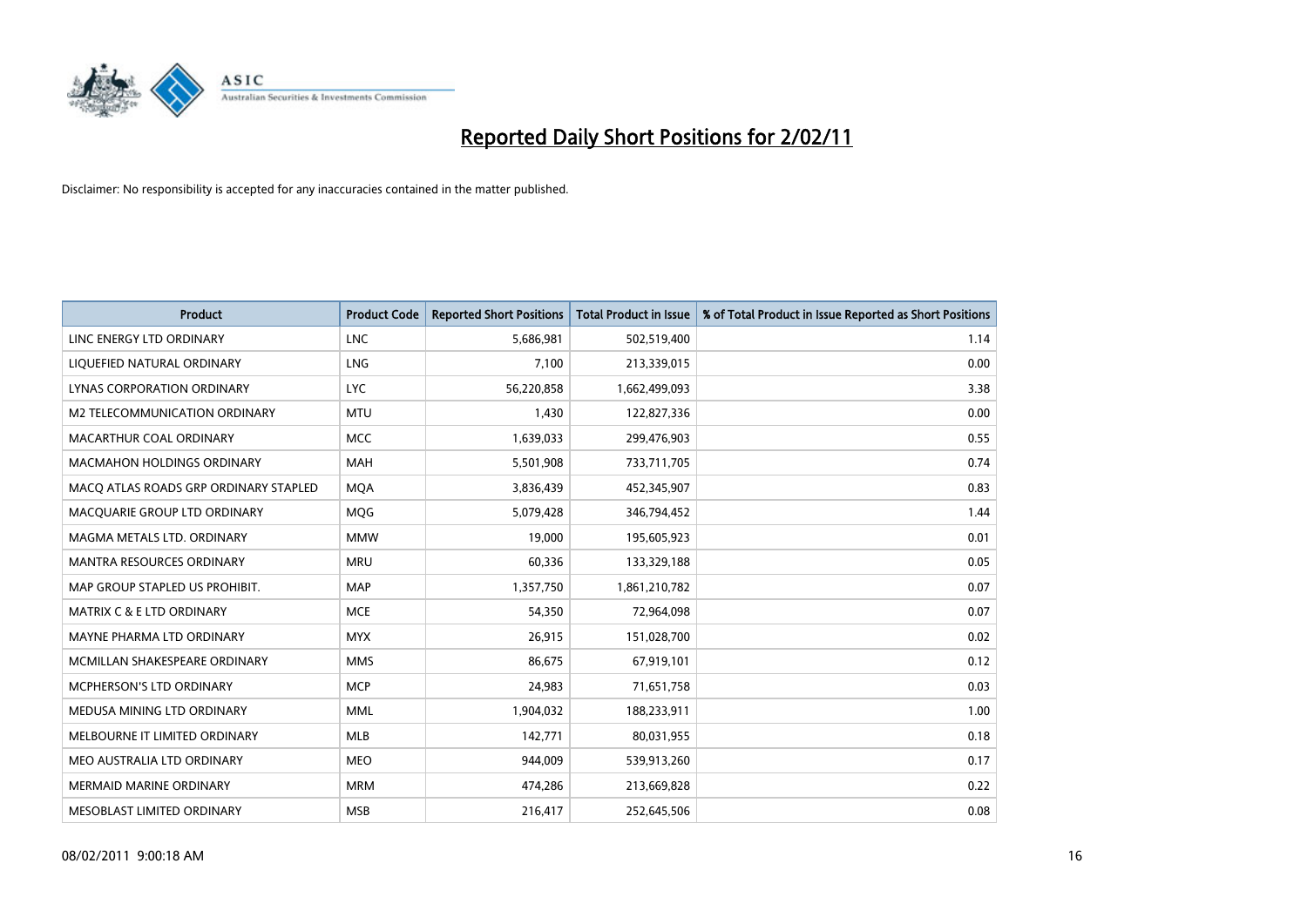

| <b>Product</b>                    | <b>Product Code</b> | <b>Reported Short Positions</b> | Total Product in Issue | % of Total Product in Issue Reported as Short Positions |
|-----------------------------------|---------------------|---------------------------------|------------------------|---------------------------------------------------------|
| METALS X LIMITED ORDINARY         | <b>MLX</b>          | 326,940                         | 1,365,661,782          | 0.03                                                    |
| METCASH LIMITED ORDINARY          | <b>MTS</b>          | 24,364,703                      | 768,801,639            | 3.16                                                    |
| METGASCO LIMITED ORDINARY         | <b>MEL</b>          | 258,242                         | 252,460,972            | 0.10                                                    |
| MICLYN EXP OFFSHR ORDINARY        | <b>MIO</b>          | 94,551                          | 271,700,000            | 0.03                                                    |
| MINARA RESOURCES ORDINARY         | <b>MRE</b>          | 10,085,925                      | 1,167,783,517          | 0.84                                                    |
| MINCOR RESOURCES NL ORDINARY      | <b>MCR</b>          | 873,098                         | 200,608,804            | 0.44                                                    |
| MINEMAKERS LIMITED ORDINARY       | <b>MAK</b>          | 78,146                          | 227,003,950            | 0.03                                                    |
| MINERAL DEPOSITS ORDINARY         | <b>MDL</b>          | 263,023                         | 60,768,582             | 0.43                                                    |
| MINERAL RESOURCES. ORDINARY       | <b>MIN</b>          | 212,917                         | 168,812,735            | 0.13                                                    |
| MIRABELA NICKEL LTD ORDINARY      | <b>MBN</b>          | 9,535,981                       | 491,561,237            | 1.93                                                    |
| MIRVAC GROUP STAPLED SECURITIES   | <b>MGR</b>          | 11,616,954                      | 3,415,819,357          | 0.34                                                    |
| <b>MOLOPO ENERGY LTD ORDINARY</b> | <b>MPO</b>          | 1,748,539                       | 250,972,584            | 0.70                                                    |
| MOLY MINES LIMITED ORDINARY       | <b>MOL</b>          | 87,800                          | 365,893,989            | 0.02                                                    |
| MONADELPHOUS GROUP ORDINARY       | <b>MND</b>          | 582,134                         | 87,576,827             | 0.65                                                    |
| MORNING STAR GOLD NL ORDINARY     | <b>MCO</b>          | 12,737                          | 284,318,462            | 0.00                                                    |
| <b>MOUNT GIBSON IRON ORDINARY</b> | <b>MGX</b>          | 5,040,051                       | 1,082,570,693          | 0.45                                                    |
| MULTIPLEX SITES SITES             | <b>MXUPA</b>        | 48                              | 4,500,000              | 0.00                                                    |
| MURCHISON METALS LTD ORDINARY     | <b>MMX</b>          | 12,819,976                      | 435,884,268            | 2.90                                                    |
| MYER HOLDINGS LTD ORDINARY        | <b>MYR</b>          | 23,815,431                      | 582,297,884            | 4.07                                                    |
| MYSTATE LIMITED ORDINARY          | <b>MYS</b>          | 1,400                           | 67,439,158             | 0.00                                                    |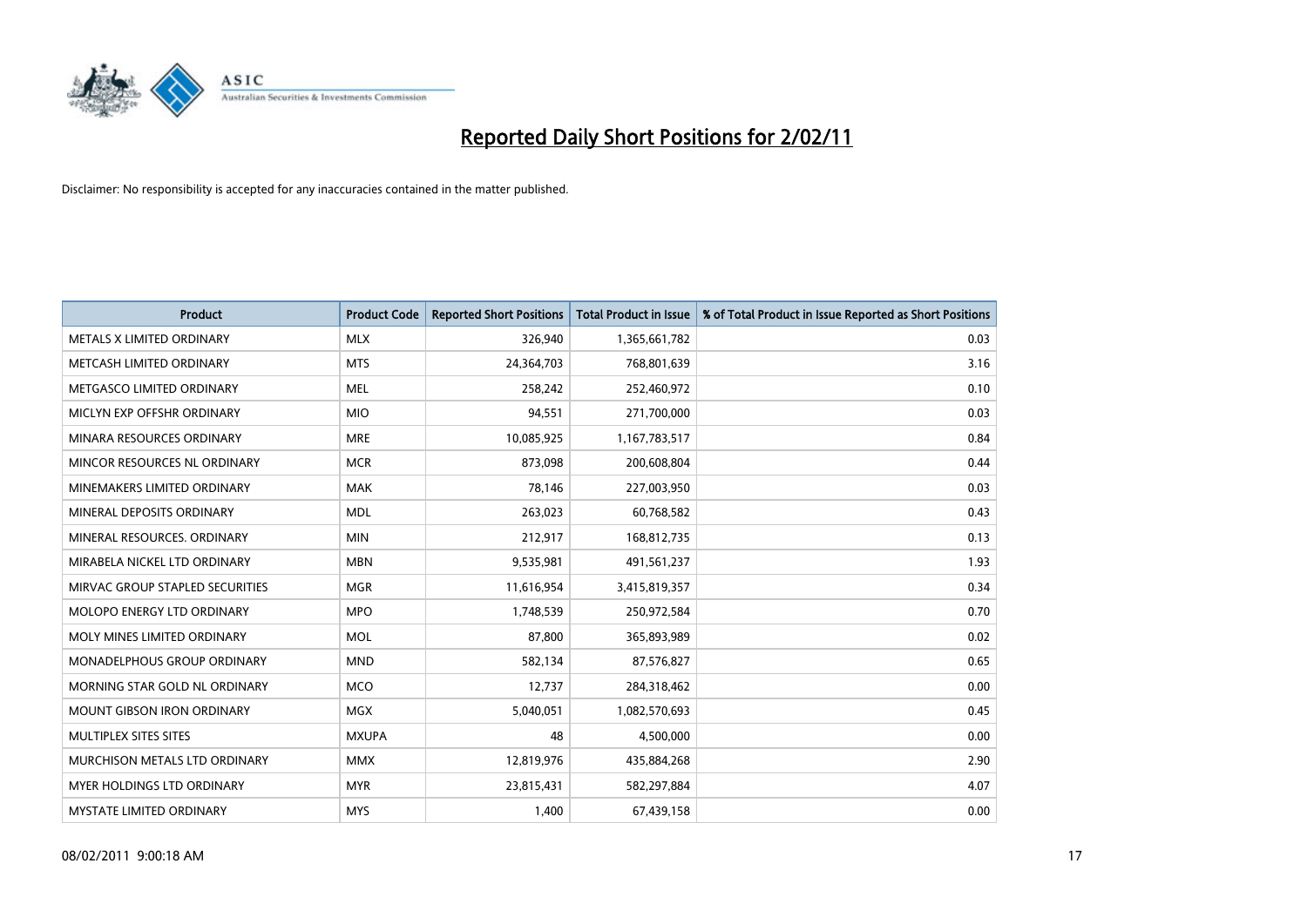

| Product                                 | <b>Product Code</b> | <b>Reported Short Positions</b> | Total Product in Issue | % of Total Product in Issue Reported as Short Positions |
|-----------------------------------------|---------------------|---------------------------------|------------------------|---------------------------------------------------------|
| NAMOI COTTON CO-OP CO-OPERATIVE CAP.UNT | <b>NAM</b>          | 205,227                         | 96,978,836             | 0.21                                                    |
| NATIONAL AUST. BANK ORDINARY            | <b>NAB</b>          | 11,543,260                      | 2,169,575,514          | 0.52                                                    |
| NATURAL FUEL LIMITED ORDINARY           | <b>NFL</b>          |                                 | 721,912                | 0.00                                                    |
| NAVITAS LIMITED ORDINARY                | <b>NVT</b>          | 1,200,137                       | 369,358,564            | 0.31                                                    |
| NEPTUNE MARINE ORDINARY                 | <b>NMS</b>          | 2,024,949                       | 442,352,382            | 0.45                                                    |
| NEW GUINEA ENERGY ORDINARY              | <b>NGE</b>          | 122,967                         | 781,275,586            | 0.02                                                    |
| NEW HOPE CORPORATION ORDINARY           | <b>NHC</b>          | 753,251                         | 830,230,549            | 0.08                                                    |
| NEWCREST MINING ORDINARY                | <b>NCM</b>          | 2,923,216                       | 765,173,287            | 0.34                                                    |
| NEWS CORP A NON-VOTING CDI              | <b>NWSLV</b>        | 104,121                         | 1,828,219,749          | 0.01                                                    |
| NEWS CORP B VOTING CDI                  | <b>NWS</b>          | 6,729,053                       | 798,520,953            | 0.85                                                    |
| NEXBIS LIMITED ORDINARY                 | <b>NBS</b>          | 63,733                          | 798,356,704            | 0.01                                                    |
| NEXUS ENERGY LIMITED ORDINARY           | <b>NXS</b>          | 5,509,593                       | 1,020,257,304          | 0.54                                                    |
| NIB HOLDINGS LIMITED ORDINARY           | <b>NHF</b>          | 4,911                           | 466,777,666            | 0.00                                                    |
| NICK SCALI LIMITED ORDINARY             | <b>NCK</b>          | 35,846                          | 81,000,000             | 0.04                                                    |
| NIDO PETROLEUM ORDINARY                 | <b>NDO</b>          | 555,156                         | 1,353,627,921          | 0.04                                                    |
| NKWE PLATINUM 10C US COMMON             | <b>NKP</b>          | 240,577                         | 559,651,184            | 0.05                                                    |
| NOBLE MINERAL RES ORDINARY              | <b>NMG</b>          | 421,423                         | 380,575,238            | 0.10                                                    |
| NORTHERN CREST ORDINARY                 | <b>NOC</b>          | 24,345                          | 116,074,781            | 0.02                                                    |
| NORTHERN IRON LTD ORDINARY              | <b>NFE</b>          | 1,236,372                       | 336,084,863            | 0.37                                                    |
| NRW HOLDINGS LIMITED ORDINARY           | <b>NWH</b>          | 267,187                         | 251,223,000            | 0.10                                                    |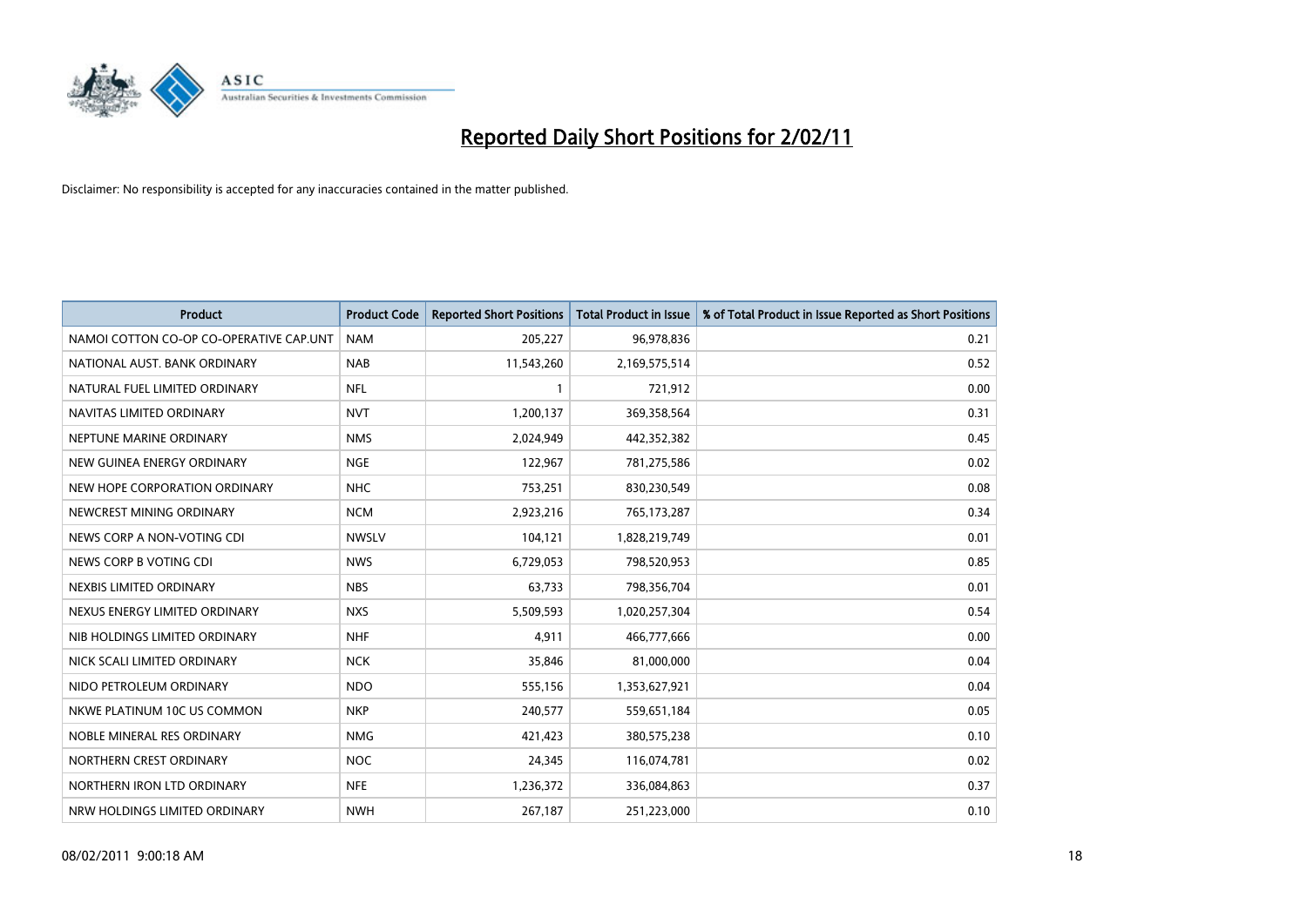

| Product                               | <b>Product Code</b> | <b>Reported Short Positions</b> | <b>Total Product in Issue</b> | % of Total Product in Issue Reported as Short Positions |
|---------------------------------------|---------------------|---------------------------------|-------------------------------|---------------------------------------------------------|
| NUFARM LIMITED ORDINARY               | <b>NUF</b>          | 6,566,209                       | 261,833,005                   | 2.48                                                    |
| NUPLEX INDUSTRIES ORDINARY            | <b>NPX</b>          | 95,106                          | 195,060,783                   | 0.05                                                    |
| OAKTON LIMITED ORDINARY               | <b>OKN</b>          | 878,683                         | 93,674,235                    | 0.92                                                    |
| OCEANAGOLD CORP. CHESS DEPOSITARY INT | <b>OGC</b>          | 1,472,383                       | 262,062,610                   | 0.56                                                    |
| OCEANIA CAPITAL LTD ORDINARY          | <b>OCP</b>          | 2,500                           | 91,921,295                    | 0.00                                                    |
| OIL SEARCH LTD ORDINARY               | OSH                 | 8,027,558                       | 1,312,888,303                 | 0.59                                                    |
| OM HOLDINGS LIMITED ORDINARY          | <b>OMH</b>          | 4,067,684                       | 503,085,150                   | 0.81                                                    |
| <b>ONESTEEL LIMITED ORDINARY</b>      | OST                 | 13,476,217                      | 1,334,723,421                 | 1.00                                                    |
| ORICA LIMITED ORDINARY                | ORI                 | 1,598,684                       | 363,189,836                   | 0.43                                                    |
| ORIGIN ENERGY ORDINARY                | <b>ORG</b>          | 3,287,026                       | 884,833,512                   | 0.35                                                    |
| OROCOBRE LIMITED ORDINARY             | <b>ORE</b>          | 26,137                          | 91,181,996                    | 0.02                                                    |
| OROTONGROUP LIMITED ORDINARY          | ORL                 | 6,499                           | 40,880,902                    | 0.02                                                    |
| OTTO ENERGY LIMITED ORDINARY          | <b>OEL</b>          | 112,737                         | 1,134,540,071                 | 0.01                                                    |
| OZ MINERALS ORDINARY                  | OZL                 | 24,145,085                      | 3,238,546,504                 | 0.70                                                    |
| <b>PACIFIC BRANDS ORDINARY</b>        | <b>PBG</b>          | 7,680,988                       | 931,386,248                   | 0.82                                                    |
| PALADIN ENERGY LTD ORDINARY           | <b>PDN</b>          | 20,624,943                      | 725,358,046                   | 2.84                                                    |
| PAN PACIFIC PETROL. ORDINARY          | PPP                 | 160,429                         | 588,612,110                   | 0.03                                                    |
| PANAUST LIMITED ORDINARY              | <b>PNA</b>          | 9,051,370                       | 2,958,612,502                 | 0.31                                                    |
| PANORAMIC RESOURCES ORDINARY          | PAN                 | 1,461,373                       | 206,500,342                   | 0.70                                                    |
| PAPERLINX LIMITED ORDINARY            | <b>PPX</b>          | 22,850,348                      | 603,580,761                   | 3.78                                                    |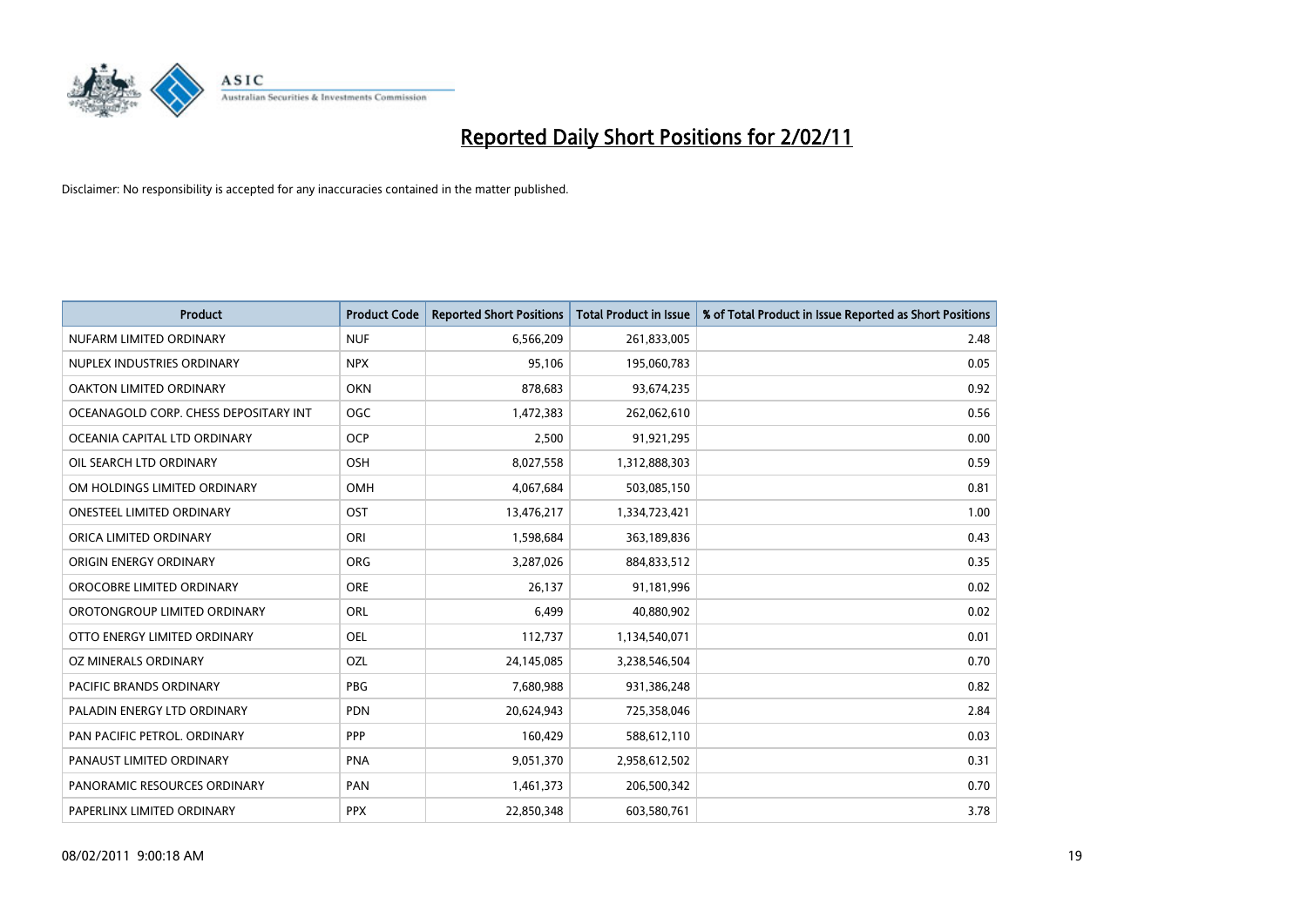

| <b>Product</b>                       | <b>Product Code</b> | <b>Reported Short Positions</b> | <b>Total Product in Issue</b> | % of Total Product in Issue Reported as Short Positions |
|--------------------------------------|---------------------|---------------------------------|-------------------------------|---------------------------------------------------------|
| PATTIES FOODS LTD ORDINARY           | PFL                 |                                 | 138,908,853                   | 0.00                                                    |
| PEET LIMITED ORDINARY                | <b>PPC</b>          | 63,345                          | 302,965,804                   | 0.02                                                    |
| PENINSULA ENERGY LTD ORDINARY        | <b>PEN</b>          | 5,000                           | 1,943,398,307                 | 0.00                                                    |
| PERILYA LIMITED ORDINARY             | <b>PEM</b>          | 1,002,133                       | 526,075,563                   | 0.19                                                    |
| PERPETUAL LIMITED ORDINARY           | <b>PPT</b>          | 2,415,577                       | 44,140,166                    | 5.48                                                    |
| PERSEUS MINING LTD ORDINARY          | PRU                 | 1,870,775                       | 422,837,088                   | 0.45                                                    |
| PETSEC ENERGY ORDINARY               | PSA                 | 223,332                         | 231,283,622                   | 0.10                                                    |
| PHARMAXIS LTD ORDINARY               | <b>PXS</b>          | 1,091,886                       | 228,127,809                   | 0.47                                                    |
| PHOTON GROUP LTD ORDINARY            | PGA                 | 250,510                         | 1,540,543,357                 | 0.02                                                    |
| PIKE RIVER COAL ORDINARY             | <b>PRC</b>          | 257,595                         | 405,513,933                   | 0.06                                                    |
| PLATINUM ASSET ORDINARY              | <b>PTM</b>          | 5,926,894                       | 561,347,878                   | 1.03                                                    |
| PLATINUM AUSTRALIA ORDINARY          | <b>PLA</b>          | 5,678,111                       | 392,430,039                   | 1.47                                                    |
| PLATINUM CAPITAL LTD ORDINARY        | <b>PMC</b>          |                                 | 163,732,888                   | 0.00                                                    |
| PMP LIMITED ORDINARY                 | <b>PMP</b>          | 303,748                         | 335,338,483                   | 0.08                                                    |
| PORT BOUVARD LIMITED ORDINARY        | PBD                 | 6,754                           | 593,868,295                   | 0.00                                                    |
| PREMIER INVESTMENTS ORDINARY         | <b>PMV</b>          | 200,606                         | 155,030,045                   | 0.13                                                    |
| PRIMARY HEALTH CARE ORDINARY         | <b>PRY</b>          | 11,133,201                      | 496,073,188                   | 2.25                                                    |
| PRIME INFR GROUP. STAPLED SECURITIES | PIH                 | 308,735                         | 351,776,795                   | 0.09                                                    |
| PRIME MEDIA GRP LTD ORDINARY         | <b>PRT</b>          | $\overline{2}$                  | 366,330,303                   | 0.00                                                    |
| PRIMEAG AUSTRALIA ORDINARY           | PAG                 | 558                             | 150,569,976                   | 0.00                                                    |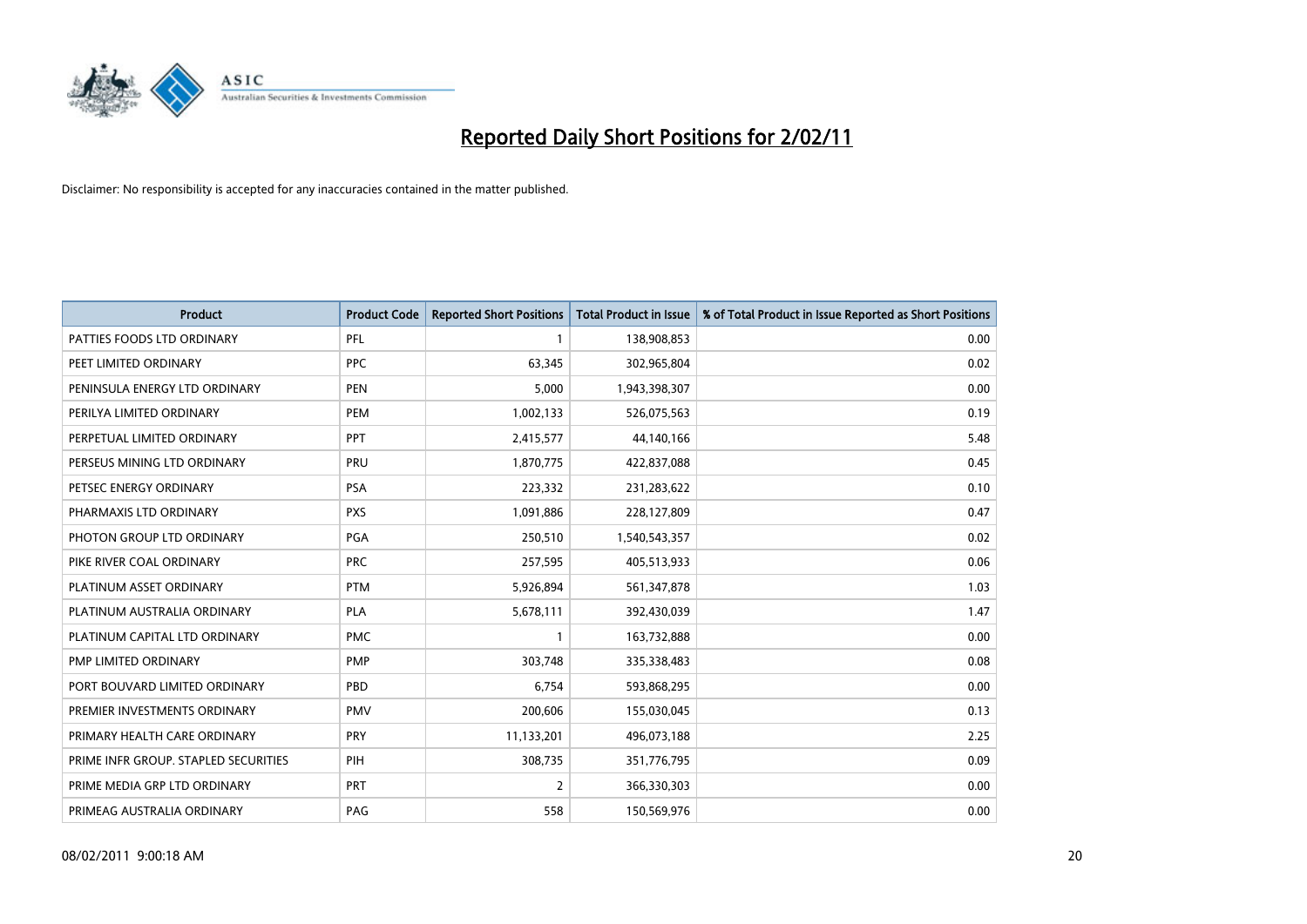

| <b>Product</b>                   | <b>Product Code</b> | <b>Reported Short Positions</b> | <b>Total Product in Issue</b> | % of Total Product in Issue Reported as Short Positions |
|----------------------------------|---------------------|---------------------------------|-------------------------------|---------------------------------------------------------|
| PROGEN PHARMACEUTIC ORDINARY     | PGL                 | 151,596                         | 24,709,097                    | 0.61                                                    |
| PROGRAMMED ORDINARY              | <b>PRG</b>          | 576,682                         | 118,169,908                   | 0.50                                                    |
| <b>PSIVIDA CORP CDI 1:1</b>      | <b>PVA</b>          | 6,878                           | 9,056,004                     | 0.08                                                    |
| <b>QANTAS AIRWAYS ORDINARY</b>   | QAN                 | 22,250,423                      | 2,265,123,620                 | 1.00                                                    |
| OBE INSURANCE GROUP ORDINARY     | <b>OBE</b>          | 17,550,266                      | 1,051,710,910                 | 1.65                                                    |
| OR NATIONAL LIMITED ORDINARY     | <b>ORN</b>          | 18,511,297                      | 2,440,000,000                 | 0.73                                                    |
| QUICKSTEP HOLDINGS ORDINARY      | OHL                 | 2.900                           | 253,562,870                   | 0.00                                                    |
| RAMELIUS RESOURCES ORDINARY      | <b>RMS</b>          | 37,248                          | 291,208,795                   | 0.01                                                    |
| RAMSAY HEALTH CARE ORDINARY      | <b>RHC</b>          | 1,436,030                       | 202,081,252                   | 0.69                                                    |
| RANGE RESOURCES LTD ORDINARY     | <b>RRS</b>          | 1,250,000                       | 1,260,169,059                 | 0.10                                                    |
| RCR TOMLINSON ORDINARY           | <b>RCR</b>          | 68,067                          | 131,892,672                   | 0.05                                                    |
| <b>REA GROUP ORDINARY</b>        | <b>REA</b>          | 60,317                          | 129,691,280                   | 0.03                                                    |
| RECKON LIMITED ORDINARY          | <b>RKN</b>          | 1,982                           | 133,384,060                   | 0.00                                                    |
| <b>RED FORK ENERGY ORDINARY</b>  | <b>RFE</b>          | 7,813                           | 139,535,000                   | 0.01                                                    |
| <b>REDFLEX HOLDINGS ORDINARY</b> | <b>RDF</b>          | 858                             | 110,345,599                   | 0.00                                                    |
| REED RESOURCES LTD ORDINARY      | <b>RDR</b>          | 268,205                         | 193,271,768                   | 0.14                                                    |
| <b>REGIONAL EXPRESS ORDINARY</b> | <b>REX</b>          | 2,476                           | 121,254,902                   | 0.00                                                    |
| REGIS RESOURCES ORDINARY         | <b>RRL</b>          | 2,794,267                       | 430,750,415                   | 0.64                                                    |
| RESMED INC CDI 10:1              | <b>RMD</b>          | 13,724,457                      | 1,516,163,980                 | 0.91                                                    |
| <b>RESOLUTE MINING ORDINARY</b>  | <b>RSG</b>          | 5,003,858                       | 466,525,930                   | 1.07                                                    |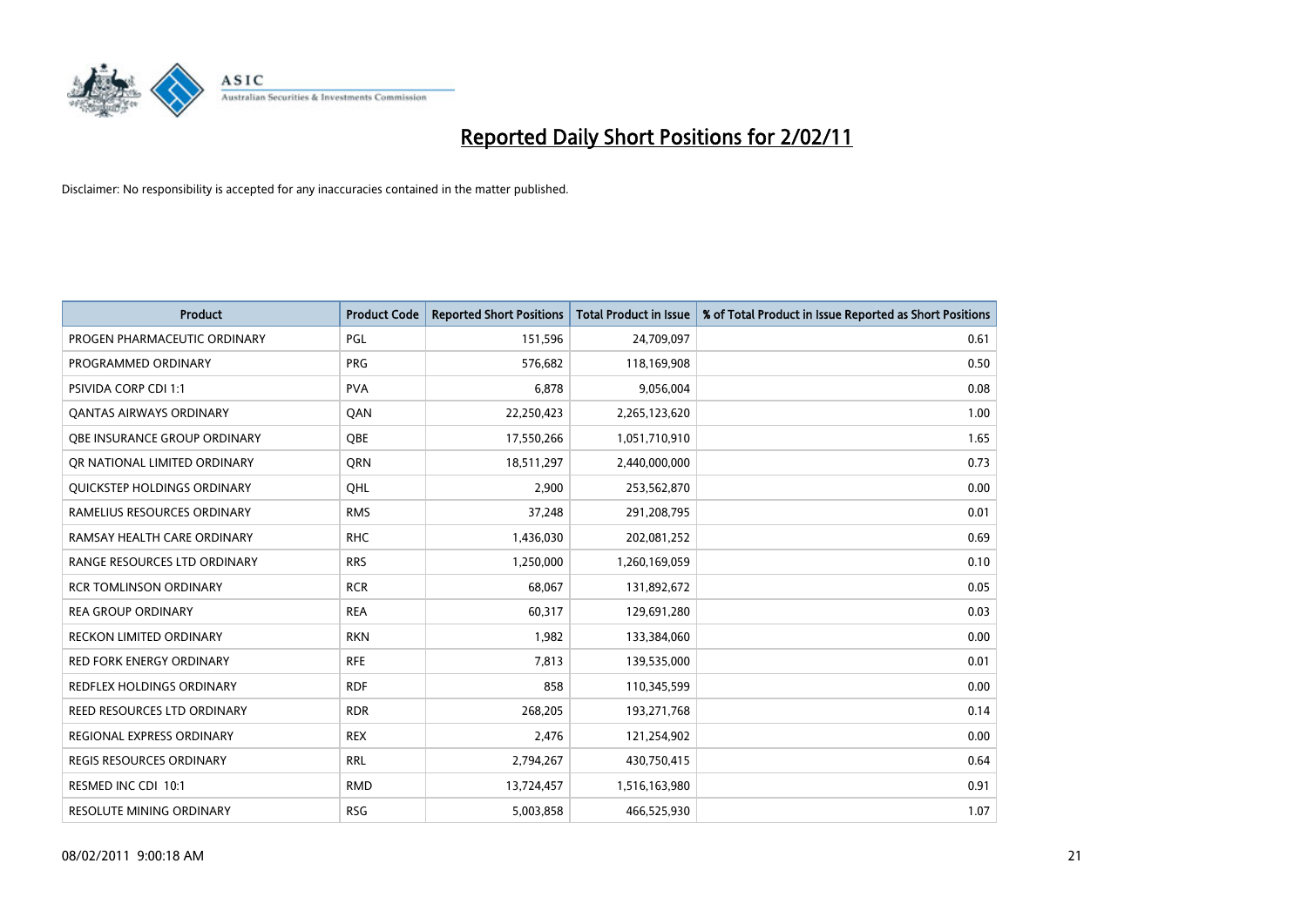

| Product                             | <b>Product Code</b> | <b>Reported Short Positions</b> | Total Product in Issue | % of Total Product in Issue Reported as Short Positions |
|-------------------------------------|---------------------|---------------------------------|------------------------|---------------------------------------------------------|
| <b>RESOURCE GENERATION ORDINARY</b> | <b>RES</b>          | 226,811                         | 243,900,530            | 0.09                                                    |
| RETAIL FOOD GROUP ORDINARY          | <b>RFG</b>          | 6,071                           | 107,301,926            | 0.01                                                    |
| REVERSE CORP LIMITED ORDINARY       | <b>REF</b>          | 25,141                          | 92,382,175             | 0.03                                                    |
| REX MINERALS LIMITED ORDINARY       | <b>RXM</b>          | 81,588                          | 150,317,460            | 0.05                                                    |
| <b>RHG LIMITED ORDINARY</b>         | <b>RHG</b>          | 63,987                          | 318,745,978            | 0.01                                                    |
| RIDLEY CORPORATION ORDINARY         | <b>RIC</b>          | 53,937                          | 307,817,071            | 0.02                                                    |
| RIO TINTO LIMITED ORDINARY          | <b>RIO</b>          | 15,766,031                      | 435,758,720            | 3.61                                                    |
| <b>RIVERCITY MOTORWAY STAPLED</b>   | <b>RCY</b>          | 132,000                         | 957,010,115            | 0.01                                                    |
| RIVERSDALE MINING ORDINARY          | <b>RIV</b>          | 2,187,700                       | 236,696,188            | 0.92                                                    |
| ROC OIL COMPANY ORDINARY            | <b>ROC</b>          | 7,173,298                       | 713,154,560            | 1.00                                                    |
| <b>RURALCO HOLDINGS ORDINARY</b>    | <b>RHL</b>          | 32,040                          | 55,019,284             | 0.06                                                    |
| SAI GLOBAL LIMITED ORDINARY         | SAI                 | 153,037                         | 197,910,346            | 0.07                                                    |
| SALMAT LIMITED ORDINARY             | <b>SLM</b>          | 100,766                         | 159,749,049            | 0.06                                                    |
| SAMSON OIL & GAS LTD ORDINARY       | <b>SSN</b>          | 354,881                         | 1,669,343,124          | 0.02                                                    |
| SANDFIRE RESOURCES ORDINARY         | <b>SFR</b>          | 131,806                         | 148,259,969            | 0.09                                                    |
| <b>SANTOS LTD ORDINARY</b>          | <b>STO</b>          | 3,823,805                       | 874,204,299            | 0.41                                                    |
| SARACEN MINERAL ORDINARY            | SAR                 | 521,903                         | 492,151,415            | 0.09                                                    |
| SEDGMAN LIMITED ORDINARY            | <b>SDM</b>          | 323,456                         | 207,997,898            | 0.15                                                    |
| SEEK LIMITED ORDINARY               | <b>SEK</b>          | 2,880,732                       | 336,584,488            | 0.85                                                    |
| SENETAS CORPORATION ORDINARY        | <b>SEN</b>          | 756,999                         | 463,105,195            | 0.16                                                    |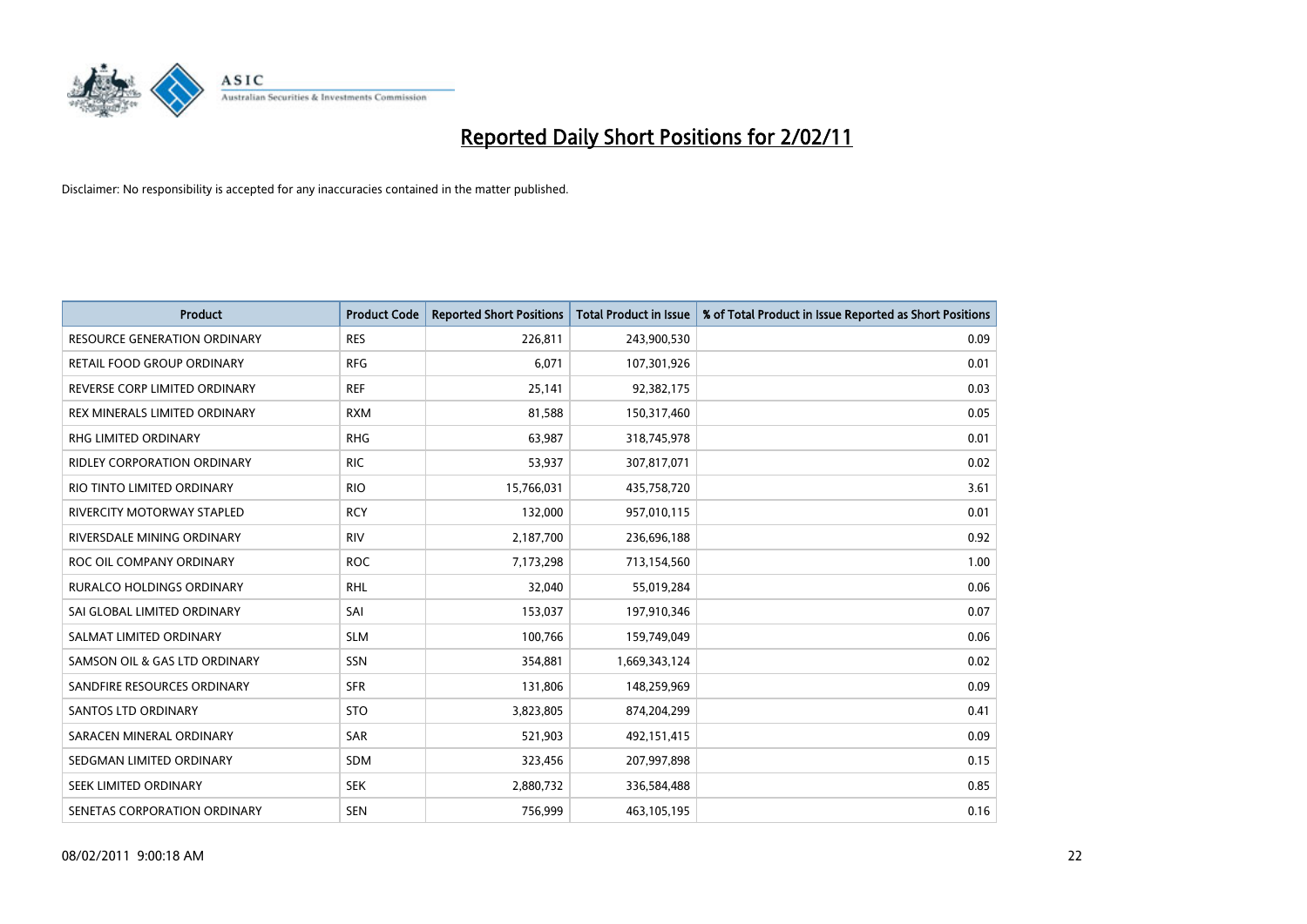

| <b>Product</b>                           | <b>Product Code</b> | <b>Reported Short Positions</b> | Total Product in Issue | % of Total Product in Issue Reported as Short Positions |
|------------------------------------------|---------------------|---------------------------------|------------------------|---------------------------------------------------------|
| SERVCORP LIMITED ORDINARY                | SRV                 | 112,677                         | 98,440,807             | 0.11                                                    |
| SERVICE STREAM ORDINARY                  | <b>SSM</b>          | 344,663                         | 283,418,867            | 0.12                                                    |
| SEVEN GROUP HOLDINGS ORDINARY            | <b>SVW</b>          | 252,012                         | 305,410,281            | 0.07                                                    |
| SIGMA PHARMACEUTICAL ORDINARY            | <b>SIP</b>          | 12,993,638                      | 1,178,626,572          | 1.10                                                    |
| SILEX SYSTEMS ORDINARY                   | <b>SLX</b>          | 238.247                         | 166,136,391            | 0.13                                                    |
| SILVER LAKE RESOURCE ORDINARY            | <b>SLR</b>          | 469,783                         | 178,882,838            | 0.26                                                    |
| SIMS METAL MGMT LTD ORDINARY             | SGM                 | 3,528,356                       | 204,921,757            | 1.72                                                    |
| SINGAPORE TELECOMM. CHESS DEPOSITARY INT | SGT                 | 4,458,697                       | 323,457,097            | 1.34                                                    |
| SIRIUS RESOURCES NL ORDINARY             | <b>SIR</b>          | 28,216                          | 137,134,586            | 0.02                                                    |
| SKILLED GROUP LTD ORDINARY               | <b>SKE</b>          | 297,679                         | 190,738,408            | 0.14                                                    |
| SKY CITY ENTERTAIN, ORDINARY             | <b>SKC</b>          | 2,717,846                       | 575,114,687            | 0.47                                                    |
| <b>SKY NETWORK ORDINARY</b>              | <b>SKT</b>          | 258,144                         | 389,139,785            | 0.07                                                    |
| <b>SLATER &amp; GORDON ORDINARY</b>      | SGH                 | 59                              | 149,202,224            | 0.00                                                    |
| SMS MANAGEMENT, ORDINARY                 | <b>SMX</b>          | 197,387                         | 67,661,358             | 0.30                                                    |
| SONIC HEALTHCARE ORDINARY                | <b>SHL</b>          | 5,377,170                       | 388,429,875            | 1.38                                                    |
| SOUL PATTINSON (W.H) ORDINARY            | SOL                 | 30,224                          | 238,640,580            | 0.01                                                    |
| SOUTH BOULDER MINES ORDINARY             | <b>STB</b>          | 17,810                          | 75,685,688             | 0.02                                                    |
| SP AUSNET STAPLED SECURITIES             | <b>SPN</b>          | 10,162,649                      | 2,795,115,439          | 0.35                                                    |
| SPARK INFRASTRUCTURE STAPLED NOTE & UNIT | SKI                 | 10,866,663                      | 1,326,734,264          | 0.82                                                    |
| SPDR 200 FUND ETF UNITS                  | <b>STW</b>          | 8                               | 58,239,159             | 0.00                                                    |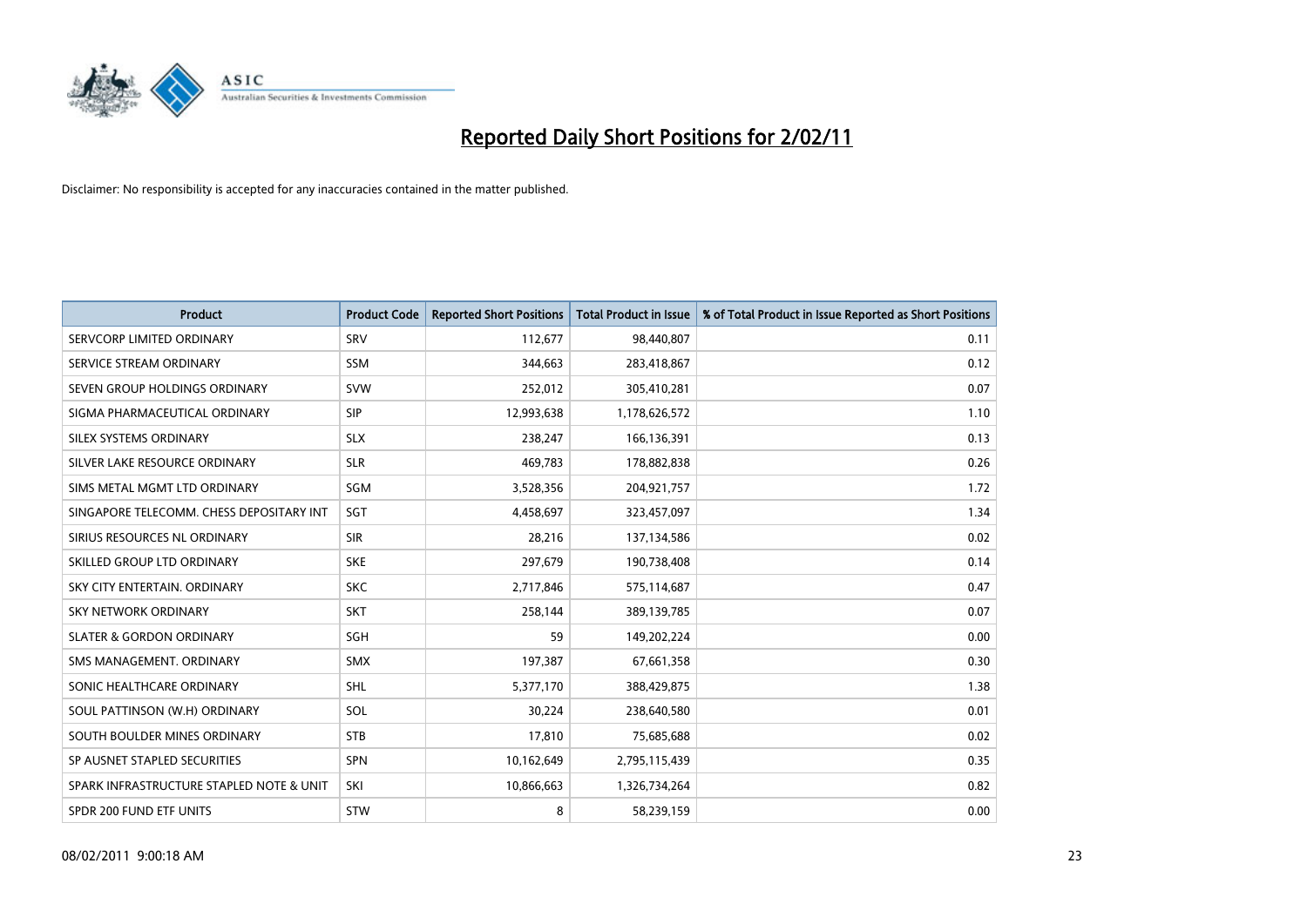

| <b>Product</b>                         | <b>Product Code</b> | <b>Reported Short Positions</b> | <b>Total Product in Issue</b> | % of Total Product in Issue Reported as Short Positions |
|----------------------------------------|---------------------|---------------------------------|-------------------------------|---------------------------------------------------------|
| SPECIALTY FASHION ORDINARY             | <b>SFH</b>          | 2,523,818                       | 191,268,264                   | 1.32                                                    |
| SPHERE MINERALS LTD ORDINARY           | <b>SPH</b>          | 7,215                           | 171,348,151                   | 0.00                                                    |
| SPOTLESS GROUP LTD ORDINARY            | <b>SPT</b>          | 3,129,071                       | 261,070,153                   | 1.21                                                    |
| ST BARBARA LIMITED ORDINARY            | <b>SBM</b>          | 3,315,523                       | 325,615,389                   | 1.03                                                    |
| STAGING CONNECTIONS ORDINARY           | <b>STG</b>          | 2,917,189                       | 78,317,726                    | 3.72                                                    |
| STANMORE COAL LTD ORDINARY             | <b>SMR</b>          | 17,231                          | 86,750,738                    | 0.02                                                    |
| STARPHARMA HOLDINGS ORDINARY           | SPL                 | 4,153                           | 242,664,708                   | 0.00                                                    |
| STH AMERICAN COR LTD ORDINARY          | SAY                 | 9,200                           | 233,651,371                   | 0.00                                                    |
| STH AMERICAN FERRO ORDINARY            | <b>SFZ</b>          | 7,934                           | 73,235,795                    | 0.01                                                    |
| STH CRS ELECT ENGNR ORDINARY           | <b>SXE</b>          | 14,781                          | 124,178,939                   | 0.01                                                    |
| STHN CROSS MEDIA ORDINARY              | <b>SXL</b>          | 562,872                         | 378,827,750                   | 0.13                                                    |
| STOCKLAND UNITS/ORD STAPLED            | SGP                 | 11,420,641                      | 2,383,036,717                 | 0.47                                                    |
| STRAITS METALS LTD DEFERRED SETTLEMENT | <b>SRQ</b>          | 2,816,362                       | 316, 342, 835                 | 0.88                                                    |
| STRAITS RESOURCES ORDINARY             | SRL                 | 2,640,247                       | 316,342,834                   | 0.84                                                    |
| STW COMMUNICATIONS ORDINARY            | SGN                 | 338,374                         | 364,310,964                   | 0.09                                                    |
| SUNCORP GROUP LTD ORDINARY             | <b>SUN</b>          | 5,403,688                       | 1,281,390,524                 | 0.41                                                    |
| SUNDANCE ENERGY ORDINARY               | <b>SEA</b>          | 39,152                          | 276,709,585                   | 0.01                                                    |
| SUNDANCE RESOURCES ORDINARY            | SDL                 | 12,780,986                      | 2,711,984,168                 | 0.47                                                    |
| SUNLAND GROUP LTD ORDINARY             | <b>SDG</b>          | 60,498                          | 226,093,183                   | 0.02                                                    |
| SUPER RET REP LTD ORDINARY             | <b>SUL</b>          | 133,527                         | 129,039,842                   | 0.10                                                    |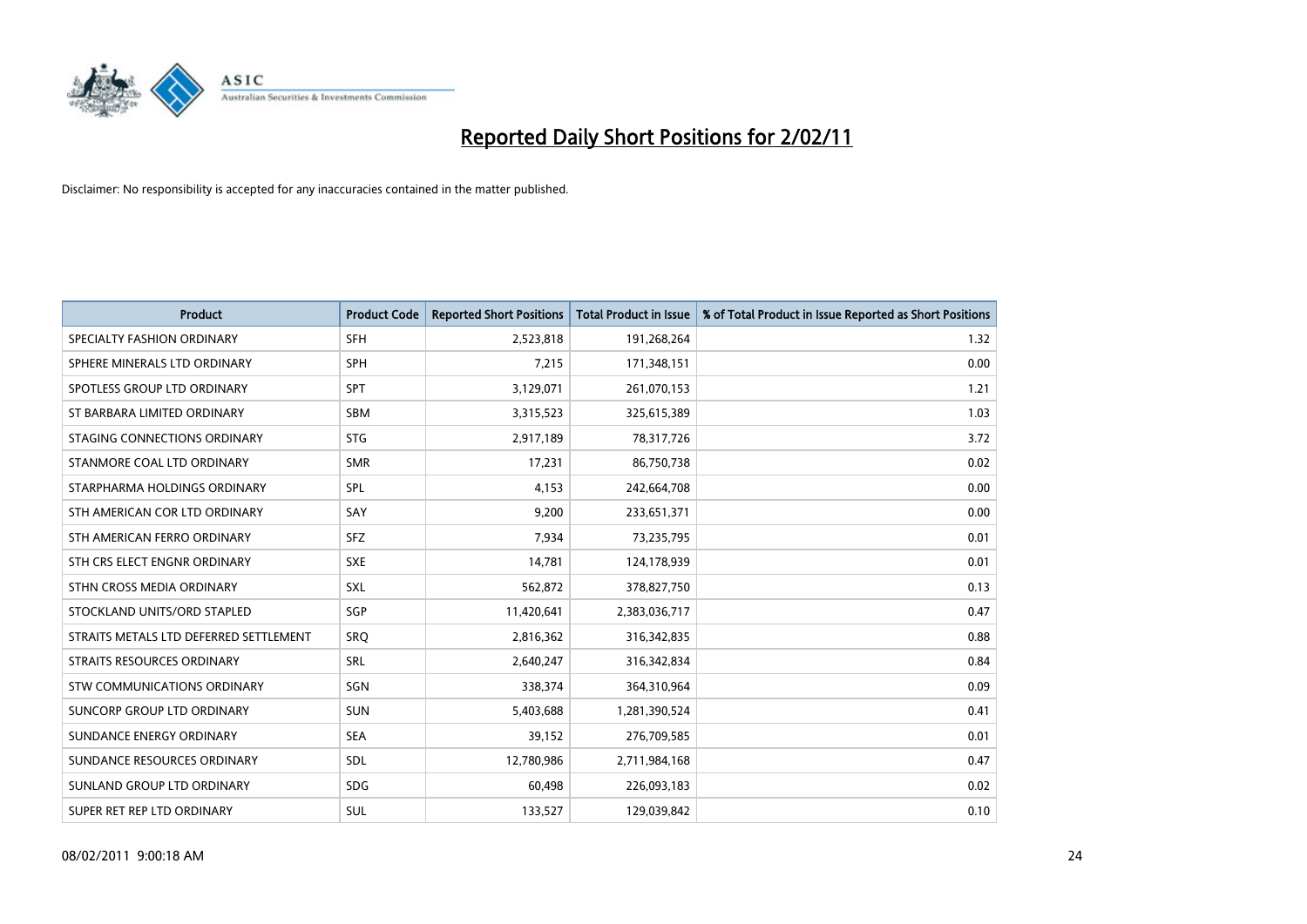

| <b>Product</b>                       | <b>Product Code</b> | <b>Reported Short Positions</b> | Total Product in Issue | % of Total Product in Issue Reported as Short Positions |
|--------------------------------------|---------------------|---------------------------------|------------------------|---------------------------------------------------------|
| <b>SWICK MINING ORDINARY</b>         | <b>SWK</b>          | 266,456                         | 236,724,970            | 0.11                                                    |
| SYMEX HOLDINGS ORDINARY              | <b>SYM</b>          | 6,633                           | 125,037,628            | 0.01                                                    |
| TABCORP HOLDINGS LTD ORDINARY        | <b>TAH</b>          | 1,683,080                       | 684,918,140            | 0.23                                                    |
| TALENT2 INTERNATION ORDINARY         | <b>TWO</b>          | 7                               | 141,702,125            | 0.00                                                    |
| <b>TALISMAN MINING ORDINARY</b>      | <b>TLM</b>          | 2,697                           | 130,438,627            | 0.00                                                    |
| TANAMI GOLD NL ORDINARY              | <b>TAM</b>          | 14,458                          | 260,947,676            | 0.01                                                    |
| TAP OIL LIMITED ORDINARY             | <b>TAP</b>          | 1,347,275                       | 240,967,311            | 0.56                                                    |
| TASSAL GROUP LIMITED ORDINARY        | <b>TGR</b>          | 32,625                          | 146,304,404            | 0.01                                                    |
| TATTS GROUP LTD ORDINARY             | <b>TTS</b>          | 13,626,140                      | 1,300,888,465          | 1.04                                                    |
| TELECOM CORPORATION ORDINARY         | <b>TEL</b>          | 20,614,641                      | 1,924,622,088          | 1.07                                                    |
| <b>TELSTRA CORPORATION, ORDINARY</b> | <b>TLS</b>          | 22,455,122                      | 12,443,074,357         | 0.16                                                    |
| TEN NETWORK HOLDINGS ORDINARY        | <b>TEN</b>          | 14,164,775                      | 1,045,236,720          | 1.38                                                    |
| TERANGA GOLD CORP CDI 1:1            | <b>TGZ</b>          | 198,498                         | 156,154,864            | 0.13                                                    |
| TERRAMIN AUSTRALIA. ORDINARY         | <b>TZN</b>          | 337,636                         | 167,315,574            | 0.20                                                    |
| TFS CORPORATION LTD ORDINARY         | <b>TFC</b>          | 64,248                          | 227,360,909            | 0.02                                                    |
| THE REJECT SHOP ORDINARY             | <b>TRS</b>          | 382,258                         | 26,033,570             | 1.46                                                    |
| THOR MINING PLC CHESS DEPOSITARY     | <b>THR</b>          | 2,307                           | 240,235,256            | 0.00                                                    |
| THORN GROUP LIMITED ORDINARY         | <b>TGA</b>          | 37,547                          | 129,858,924            | 0.03                                                    |
| <b>TIGER RESOURCES ORDINARY</b>      | <b>TGS</b>          | 163,189                         | 597, 373, 151          | 0.03                                                    |
| TIMBERCORP LIMITED ORDINARY          | <b>TIM</b>          | 90.074                          | 352,071,429            | 0.02                                                    |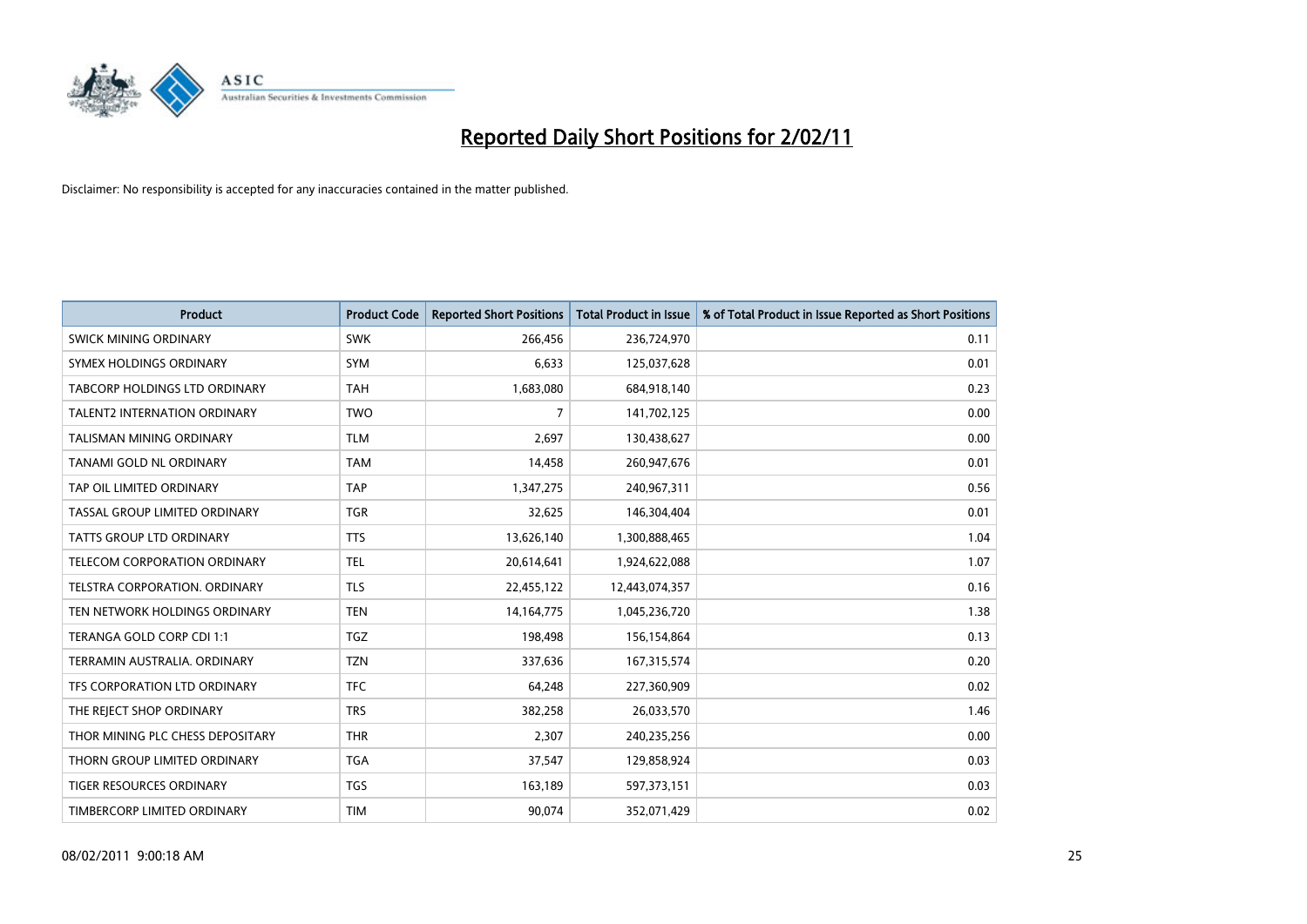

| <b>Product</b>                            | <b>Product Code</b> | <b>Reported Short Positions</b> | Total Product in Issue | % of Total Product in Issue Reported as Short Positions |
|-------------------------------------------|---------------------|---------------------------------|------------------------|---------------------------------------------------------|
| <b>TISHMAN SPEYER UNITS</b>               | <b>TSO</b>          | 174,831                         | 338,440,904            | 0.05                                                    |
| TNG LIMITED ORDINARY                      | <b>TNG</b>          | 4,321                           | 258,055,076            | 0.00                                                    |
| TOLL HOLDINGS LTD ORDINARY                | <b>TOL</b>          | 17,448,516                      | 706,577,616            | 2.45                                                    |
| TORO ENERGY LIMITED ORDINARY              | <b>TOE</b>          | 138,604                         | 964,936,676            | 0.01                                                    |
| <b>TOWER AUSTRALIA ORDINARY</b>           | <b>TAL</b>          | 162,582                         | 419,652,394            | 0.03                                                    |
| <b>TOWER LIMITED ORDINARY</b>             | <b>TWR</b>          | 690,119                         | 263,603,448            | 0.26                                                    |
| TOX FREE SOLUTIONS ORDINARY               | <b>TOX</b>          | 66,353                          | 91,855,500             | 0.07                                                    |
| TPG TELECOM LIMITED ORDINARY              | <b>TPM</b>          | 3,672,313                       | 775,522,421            | 0.45                                                    |
| TRANSFIELD SERV INFR STAPLED SECURITIES   | <b>TSI</b>          | 209,212                         | 434,862,971            | 0.05                                                    |
| <b>TRANSFIELD SERVICES ORDINARY</b>       | <b>TSE</b>          | 1,109,899                       | 549,715,957            | 0.20                                                    |
| TRANSPACIFIC INDUST, ORDINARY             | <b>TPI</b>          | 19,398,123                      | 960,638,735            | 2.02                                                    |
| TRANSURBAN GROUP TRIPLE STAPLED SEC.      | <b>TCL</b>          | 2,424,065                       | 1,441,290,633          | 0.16                                                    |
| TRINITY GROUP STAPLED SECURITIES          | <b>TCQ</b>          | 3,419                           | 231,701,539            | 0.00                                                    |
| TROY RESOURCES NL ORDINARY                | <b>TRY</b>          | 49.739                          | 87,494,823             | 0.04                                                    |
| UGL LIMITED ORDINARY                      | <b>UGL</b>          | 6,420,598                       | 166,028,705            | 3.84                                                    |
| UNILIFE CORPORATION CDI US PROHIBITED     | <b>UNS</b>          | 261.352                         | 272,744,111            | 0.08                                                    |
| UXC LIMITED ORDINARY                      | <b>UXC</b>          | 299,038                         | 305,789,718            | 0.09                                                    |
| VALAD PROPERTY GROUP STAPLED US PROHIBIT. | <b>VPG</b>          | 3,995,178                       | 115,108,116            | 3.46                                                    |
| <b>VDM GROUP LIMITED ORDINARY</b>         | <b>VMG</b>          | 67,273                          | 193,127,749            | 0.04                                                    |
| <b>VENTURE MINERALS ORDINARY</b>          | <b>VMS</b>          | 41,232                          | 220,943,592            | 0.02                                                    |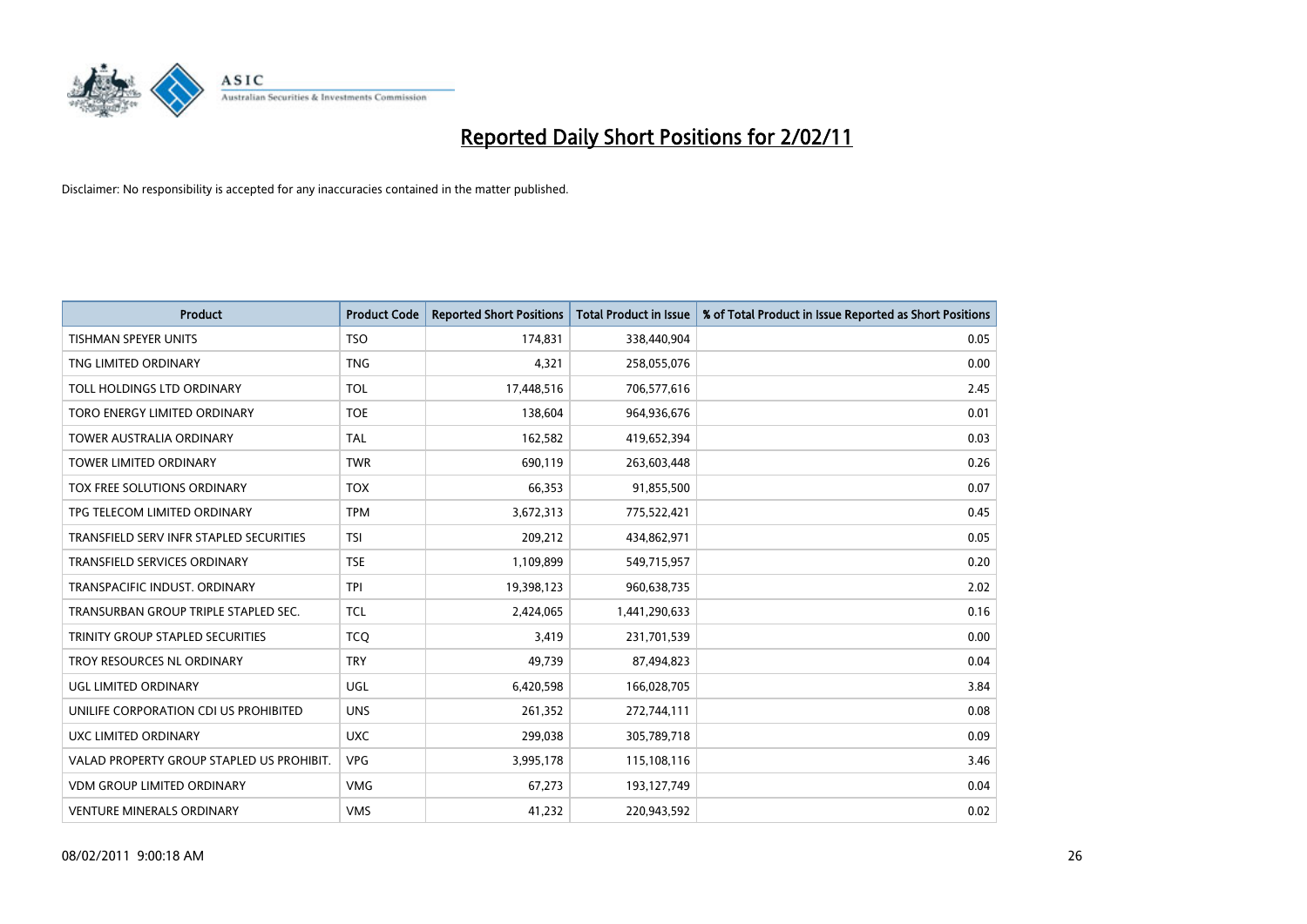

| <b>Product</b>                           | <b>Product Code</b> | <b>Reported Short Positions</b> | <b>Total Product in Issue</b> | % of Total Product in Issue Reported as Short Positions |
|------------------------------------------|---------------------|---------------------------------|-------------------------------|---------------------------------------------------------|
| <b>VENTUREX RESOURCES ORDINARY</b>       | <b>VXR</b>          | 850,000                         | 776,601,947                   | 0.11                                                    |
| VIRGIN BLUE HOLDINGS ORDINARY            | <b>VBA</b>          | 22,334,828                      | 2,210,197,600                 | 1.02                                                    |
| <b>VISION GROUP HLDGS ORDINARY</b>       | <b>VGH</b>          | 78,000                          | 73,583,806                    | 0.11                                                    |
| VITA GROUP LTD ORDINARY                  | <b>VTG</b>          | 75,190                          | 142,499,800                   | 0.05                                                    |
| VITERRA INC CDI 1:1                      | <b>VTA</b>          | 3,828                           | 68,629,939                    | 0.01                                                    |
| <b>WAREHOUSE GROUP ORDINARY</b>          | <b>WHS</b>          | 37,636                          | 311,195,868                   | 0.01                                                    |
| <b>WATPAC LIMITED ORDINARY</b>           | <b>WTP</b>          | 294,055                         | 183,341,382                   | 0.15                                                    |
| <b>WDS LIMITED ORDINARY</b>              | <b>WDS</b>          | 39,980                          | 143,107,458                   | 0.03                                                    |
| WEBIET LIMITED ORDINARY                  | <b>WEB</b>          | 88,804                          | 77,661,278                    | 0.12                                                    |
| <b>WESFARMERS LIMITED ORDINARY</b>       | <b>WES</b>          | 21,381,935                      | 1,005,185,775                 | 2.10                                                    |
| WESFARMERS LIMITED PARTIALLY PROTECTED   | WESN                | 627,296                         | 151,886,387                   | 0.40                                                    |
| WEST AUSTRALIAN NEWS ORDINARY            | <b>WAN</b>          | 9,285,216                       | 219,668,970                   | 4.24                                                    |
| <b>WESTERN AREAS NL ORDINARY</b>         | <b>WSA</b>          | 7,946,396                       | 179,735,899                   | 4.41                                                    |
| WESTERN DESERT RES. ORDINARY             | <b>WDR</b>          | 948                             | 154,684,908                   | 0.00                                                    |
| WESTFIELD GROUP ORD/UNIT STAPLED SEC     | <b>WDC</b>          | 7,704,524                       | 2,308,988,539                 | 0.31                                                    |
| <b>WESTFIELD RETAIL TST UNIT STAPLED</b> | <b>WRT</b>          | 4,169,867                       | 3,054,166,195                 | 0.13                                                    |
| <b>WESTPAC BANKING CORP ORDINARY</b>     | <b>WBC</b>          | 30,074,502                      | 3,008,642,596                 | 0.96                                                    |
| WHITE ENERGY COMPANY ORDINARY            | <b>WEC</b>          | 8,633,663                       | 313,437,011                   | 2.74                                                    |
| WHITEHAVEN COAL ORDINARY                 | <b>WHC</b>          | 1,646,936                       | 493,700,070                   | 0.35                                                    |
| WHK GROUP LIMITED ORDINARY               | <b>WHG</b>          | 34,487                          | 265,142,652                   | 0.01                                                    |